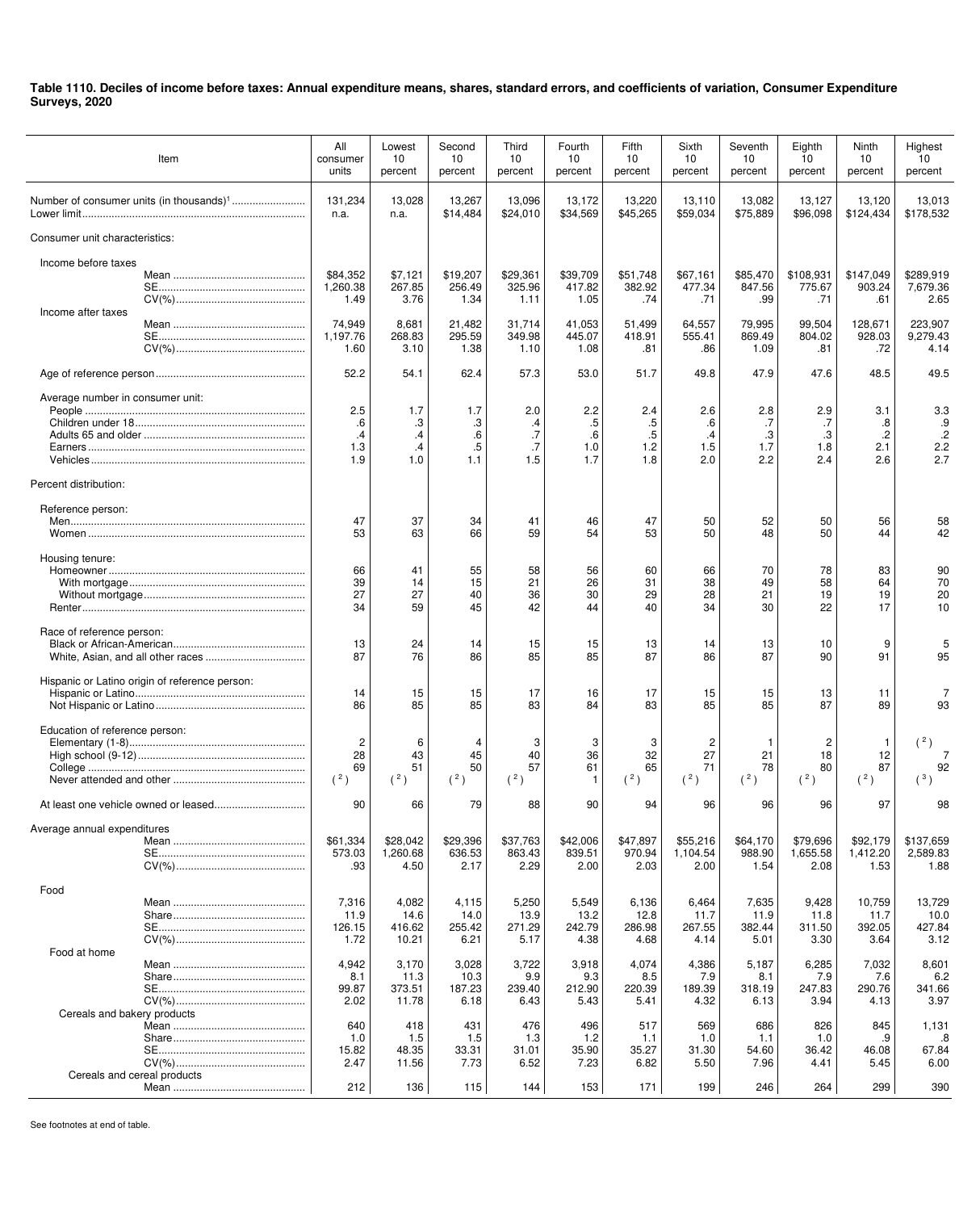|                                | Item | All<br>consumer<br>units | Lowest<br>10<br>percent | Second<br>10<br>percent | Third<br>10<br>percent | Fourth<br>10<br>percent | Fifth<br>10<br>percent | Sixth<br>10<br>percent | Seventh<br>10<br>percent | Eighth<br>10<br>percent | Ninth<br>10<br>percent | Highest<br>10<br>percent |
|--------------------------------|------|--------------------------|-------------------------|-------------------------|------------------------|-------------------------|------------------------|------------------------|--------------------------|-------------------------|------------------------|--------------------------|
| Cereals and cereal products    |      |                          |                         |                         |                        |                         |                        |                        |                          |                         |                        |                          |
|                                |      | .3                       | .5                      | .4                      | .4                     | .4                      | .4                     | .4                     | .4                       | .3                      | .3                     | .3                       |
|                                |      | 5.46                     | 13.72                   | 12.85                   | 10.91                  | 14.05                   | 15.10                  | 13.80                  | 21.30                    | 15.46                   | 19.59                  | 24.76                    |
| <b>Bakery products</b>         |      | 2.58                     | 10.10                   | 11.15                   | 7.58                   | 9.16                    | 8.83                   | 6.94                   | 8.66                     | 5.86                    | 6.55                   | 6.35                     |
|                                |      | 428                      | 283                     | 315                     | 332                    | 343                     | 346                    | 370                    | 440                      | 563                     | 546                    | 741                      |
|                                |      | .7                       | 1.0                     | 1.1                     | .9                     | .8                      | .7                     | .7                     | .7                       | .7                      | .6                     | .5                       |
|                                |      | 11.31                    | 37.14                   | 24.33                   | 24.15                  | 25.35                   | 25.64                  | 21.75                  | 37.12                    | 28.44                   | 30.87                  | 52.26                    |
|                                |      | 2.64                     | 13.15                   | 7.71                    | 7.28                   | 7.39                    | 7.41                   | 5.88                   | 8.43                     | 5.06                    | 5.65                   | 7.05                     |
| Meats, poultry, fish, and eggs |      | 1,075                    | 747                     | 591                     | 779                    | 934                     | 913                    | 975                    | 1,064                    | 1,387                   | 1,493                  | 1,869                    |
|                                |      | 1.8                      | 2.7                     | 2.0                     | 2.1                    | 2.2                     | 1.9                    | 1.8                    | 1.7                      | 1.7                     | 1.6                    | 1.4                      |
|                                |      | 26.77                    | 113.60                  | 48.42                   | 55.26                  | 73.74                   | 70.20                  | 58.11                  | 70.38                    | 96.25                   | 78.43                  | 100.62                   |
| <b>Beef</b>                    |      | 2.49                     | 15.21                   | 8.19                    | 7.09                   | 7.89                    | 7.69                   | 5.96                   | 6.61                     | 6.94                    | 5.25                   | 5.38                     |
|                                |      | 296                      | 218                     | 169                     | 201                    | 256                     | 235                    | 269                    | 310                      | 388                     | 405                    | 508                      |
|                                |      | .5                       | .8                      | .6                      | .5                     | .6                      | .5                     | .5                     | .5                       | .5                      | .4                     | .4                       |
|                                |      | 10.79                    | 44.37                   | 21.45                   | 23.32                  | 25.46                   | 25.87                  | 22.77                  | 29.34                    | 36.84                   | 34.88                  | 45.67                    |
|                                |      | 3.65                     | 20.34                   | 12.71                   | 11.62                  | 9.95                    | 11.01                  | 8.46                   | 9.45                     | 9.50                    | 8.61                   | 9.00                     |
| Pork                           |      | 214                      | 168                     | 112                     | 157                    | 185                     | 205                    | 221                    | 194                      | 290                     | 278                    | 335                      |
|                                |      | .3                       | .6                      | $\cdot$                 | .4                     | $\cdot$                 | $\cdot$                | .4                     | .3                       | .4                      | .3                     | $\cdot$                  |
|                                |      | 9.78                     | 30.14                   | 10.93                   | 19.16                  | 23.37                   | 37.05                  | 20.64                  | 19.47                    | 65.59                   | 21.51                  | 23.38                    |
|                                |      | 4.56                     | 17.97                   | 9.76                    | 12.19                  | 12.64                   | 18.09                  | 9.35                   | 10.04                    | 22.64                   | 7.74                   | 6.98                     |
| Other meats                    |      | 142                      | 86                      | 83                      | 109                    | 132                     | 114                    | 128                    | 159                      | 177                     | 190                    | 241                      |
|                                |      | .2                       | .3                      | .3                      | .3                     | .3                      | .2                     | .2                     | .2                       | .2                      | .2                     | $\cdot$                  |
|                                |      | 4.83                     | 20.61                   | 9.18                    | 13.43                  | 19.42                   | 10.42                  | 13.31                  | 15.16                    | 14.07                   | 15.90                  | 15.89                    |
|                                |      | 3.40                     | 23.83                   | 11.06                   | 12.27                  | 14.76                   | 9.17                   | 10.40                  | 9.56                     | 7.93                    | 8.38                   | 6.59                     |
| Poultry                        |      | 189                      | 125                     | 111                     | 128                    | 168                     | 171                    | 160                    | 191                      | 220                     | 270                    | 348                      |
|                                |      | .3                       | .4                      | .4                      | .3                     | .4                      | .4                     | .3                     | .3                       | .3                      | .3                     | .3                       |
|                                |      | 7.30                     | 14.67                   | 10.46                   | 13.68                  | 18.49                   | 14.08                  | 14.60                  | 18.44                    | 12.99                   | 22.30                  | 38.16                    |
|                                |      | 3.86                     | 11.74                   | 9.40                    | 10.68                  | 11.02                   | 8.24                   | 9.11                   | 9.65                     | 5.91                    | 8.27                   | 10.97                    |
| Fish and seafood               |      |                          |                         |                         |                        |                         |                        |                        |                          |                         |                        |                          |
|                                |      | 170<br>.3                | 102<br>.4               | 76<br>.3                | 136<br>.4              | 143<br>.3               | 135<br>.3              | 140<br>.3              | 146<br>.2                | 239<br>.3               | 257<br>.3              | 326<br>$\cdot$           |
|                                |      | 7.72                     | 15.40                   | 9.55                    | 19.43                  | 20.74                   | 24.82                  | 15.06                  | 15.35                    | 28.68                   | 24.87                  | 24.79                    |
|                                |      | 4.54                     | 15.09                   | 12.56                   | 14.30                  | 14.50                   | 18.42                  | 10.74                  | 10.52                    | 11.99                   | 9.70                   | 7.60                     |
| Eggs                           |      |                          |                         |                         |                        |                         |                        |                        |                          |                         |                        |                          |
|                                |      | 64<br>$\cdot$ 1          | 47<br>$\cdot$           | 40<br>$\cdot$ 1         | 48<br>$\cdot$ 1        | 51<br>$\cdot$ 1         | 54<br>$\cdot$ 1        | 56<br>$\cdot$ 1        | 64<br>$\cdot$ 1          | 73<br>$\cdot$ 1         | 94<br>$\cdot$ 1        | 111<br>$\cdot$ 1         |
|                                |      | 2.05                     | 5.41                    | 4.60                    | 7.82                   | 5.59                    | 5.89                   | 3.61                   | 6.68                     | 4.25                    | 6.53                   | 7.12                     |
|                                |      | 3.22                     | 11.45                   | 11.54                   | 16.42                  | 11.02                   | 10.91                  | 6.41                   | 10.40                    | 5.84                    | 6.95                   | 6.39                     |
| Dairy products                 |      |                          |                         |                         |                        |                         |                        |                        |                          |                         |                        |                          |
|                                |      | 474                      | 302                     | 304                     | 349                    | 358                     | 381                    | 438                    | 520                      | 634                     | 662                    | 787                      |
|                                |      | .8<br>9.49               | 1.1<br>28.55            | 1.0<br>25.69            | .9<br>31.47            | .9<br>21.92             | .8<br>29.08            | .8<br>25.74            | 8.<br>32.99              | .8<br>35.92             | .7<br>33.81            | .6<br>40.03              |
|                                |      | 2.00                     | 9.46                    | 8.44                    | 9.01                   | 6.13                    | 7.62                   | 5.88                   | 6.35                     | 5.66                    | 5.10                   | 5.09                     |
| Fresh milk and cream           |      |                          |                         |                         |                        |                         |                        |                        |                          |                         |                        |                          |
|                                | Mean | 147                      | 112                     | 98                      | 112                    | 115                     | 123                    | 144                    | 156                      | 189                     | 193                    | 226                      |
|                                |      | .2<br>3.70               | .4<br>11.33             | .3<br>8.29              | .3<br>9.27             | .3<br>9.70              | .3<br>8.82             | .3<br>8.96             | .2<br>11.99              | .2<br>11.67             | .2<br>10.53            | .2<br>14.93              |
|                                |      | 2.52                     | 10.13                   | 8.46                    | 8.31                   | 8.46                    | 7.16                   | 6.24                   | 7.67                     | 6.19                    | 5.45                   | 6.60                     |
| Other dairy products           |      |                          |                         |                         |                        |                         |                        |                        |                          |                         |                        |                          |
|                                |      | 327                      | 190                     | 206                     | 238                    | 243                     | 258                    | 294                    | 363                      | 446                     | 469                    | 560                      |
|                                |      | .5                       | .7                      | .7                      | .6                     | .6                      | .5                     | .5                     | .6                       | $6 \,$                  | .5                     | $\cdot$ 4                |
|                                |      | 7.33<br>2.24             | 19.04<br>10.02          | 19.60<br>9.50           | 23.49<br>9.88          | 15.68<br>6.45           | 22.87<br>8.86          | 19.64<br>6.67          | 25.29<br>6.96            | 28.98<br>6.50           | 28.80<br>6.14          | 30.72<br>5.48            |
| Fruits and vegetables          |      |                          |                         |                         |                        |                         |                        |                        |                          |                         |                        |                          |
|                                |      | 977                      | 646                     | 597                     | 772                    | 762                     | 798                    | 877                    | 990                      | 1,225                   | 1,428                  | 1,670                    |
|                                |      | 1.6                      | 2.3                     | 2.0                     | 2.0                    | 1.8                     | 1.7                    | 1.6                    | 1.5                      | 1.5                     | 1.5                    | $1.2$                    |
|                                |      | 26.18                    | 85.86                   | 43.95                   | 50.82                  | 54.08<br>7.09           | 55.69<br>6.97          | 46.92                  | 74.49                    | 61.08<br>4.99           | 74.28                  | 84.12<br>5.04            |
| Fresh fruits                   |      | 2.68                     | 13.29                   | 7.36                    | 6.58                   |                         |                        | 5.35                   | 7.52                     |                         | 5.20                   |                          |
|                                |      | 349                      | 234                     | 203                     | 256                    | 284                     | 287                    | 304                    | 342                      | 445                     | 518                    | 611                      |
|                                |      | .6                       | .8                      | .7                      | .7                     | .7                      | .6                     | .6                     | .5                       | .6                      | .6                     | .4                       |
|                                |      | 9.81                     | 26.00                   | 15.01                   | 23.21                  | 24.85                   | 27.23                  | 19.04                  | 27.59                    | 28.70                   | 31.37                  | 28.50                    |
|                                |      | 2.81                     | 11.09                   | 7.38                    | 9.06                   | 8.74                    | 9.49                   | 6.26                   | 8.08                     | 6.45                    | 6.06                   | 4.66                     |
| Fresh vegetables               |      | 311                      | 197                     | 184                     | 238                    | 233                     | 251                    | 275                    | 315                      | 397                     | 474                    | 543                      |
|                                |      | $.5\,$                   | .7                      | .6                      | .6                     | .6                      | .5                     | .5                     | .5                       | .5                      | .5                     | .4                       |
|                                |      | 7.66                     | 19.61                   | 13.35                   | 16.83                  | 14.64                   | 23.56                  | 17.04                  | 22.77                    | 26.94                   | 29.06                  | 27.11                    |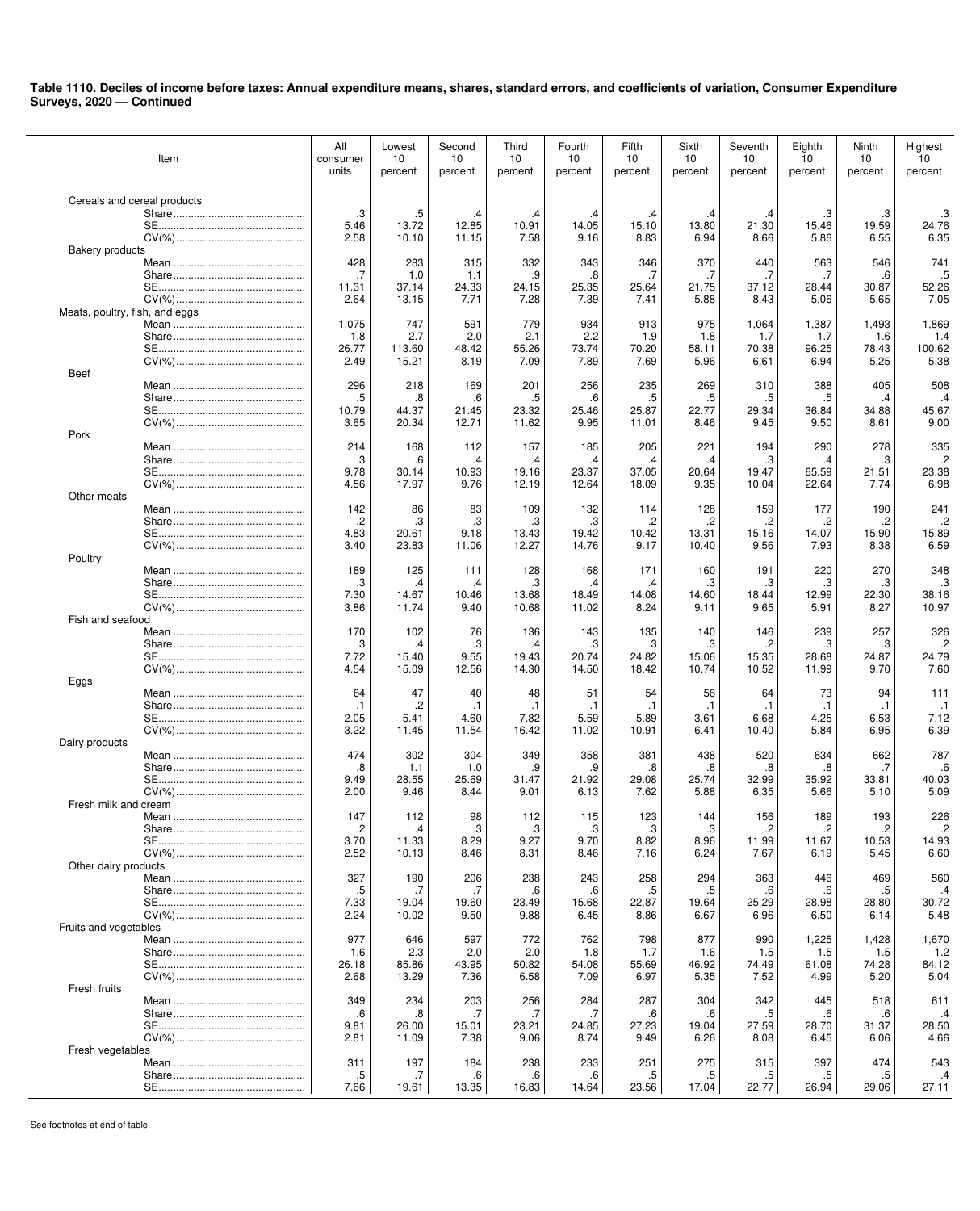| Item                                                   | All<br>consumer<br>units | Lowest<br>10<br>percent | Second<br>10<br>percent | Third<br>10<br>percent | Fourth<br>10<br>percent | Fifth<br>10<br>percent | Sixth<br>10<br>percent | Seventh<br>10<br>percent | Eighth<br>10<br>percent | Ninth<br>10<br>percent | Highest<br>10<br>percent |
|--------------------------------------------------------|--------------------------|-------------------------|-------------------------|------------------------|-------------------------|------------------------|------------------------|--------------------------|-------------------------|------------------------|--------------------------|
| Fresh vegetables                                       |                          |                         |                         |                        |                         |                        |                        |                          |                         |                        |                          |
|                                                        | 2.46                     | 9.93                    | 7.27                    | 7.08                   | 6.28                    | 9.37                   | 6.19                   | 7.22                     | 6.78                    | 6.13                   | 5.00                     |
| Processed fruits                                       |                          |                         |                         |                        |                         |                        |                        |                          |                         |                        |                          |
|                                                        | 125<br>.2                | 85<br>.3                | 81<br>.3                | 105<br>.3              | 101<br>.2               | 108<br>.2              | 127<br>.2              | 134                      | 149<br>.2               | 170<br>.2              | 193<br>$\cdot$ 1         |
|                                                        | 4.52                     | 19.68                   | 10.96                   | 11.16                  | 8.17                    | 9.11                   | 13.16                  | 14.83                    | 8.40                    | 13.66                  | 18.18                    |
| Processed vegetables                                   | 3.61                     | 23.28                   | 13.51                   | 10.65                  | 8.10                    | 8.40                   | 10.40                  | 11.07                    | 5.62                    | 8.05                   | 9.42                     |
|                                                        | 192                      | 130                     | 129                     | 173                    | 144                     | 152                    | 171                    | 199                      | 233                     | 267                    | 323                      |
|                                                        | .3<br>8.56               | .5<br>31.67             | .4<br>16.62             | .5<br>16.77            | .3<br>17.74             | .3<br>13.65            | .3<br>12.06            | .3<br>22.25              | .3<br>14.83             | .3<br>20.31            | $\cdot$<br>28.74         |
|                                                        | 4.46                     | 24.42                   | 12.90                   | 9.67                   | 12.30                   | 9.00                   | 7.06                   | 11.16                    | 6.36                    | 7.62                   | 8.89                     |
| Other food at home                                     |                          |                         |                         |                        |                         |                        |                        |                          |                         |                        |                          |
|                                                        | 1,776<br>2.9             | 1,056<br>3.8            | 1,105<br>3.8            | 1,346<br>3.6           | 1,367<br>3.3            | 1,465<br>3.1           | 1,528<br>2.8           | 1,927<br>3.0             | 2,213<br>2.8            | 2,604<br>2.8           | 3,144<br>2.3             |
|                                                        | 35.44                    | 119.70                  | 68.67                   | 110.67                 | 66.36                   | 83.72                  | 75.52                  | 121.85                   | 84.21                   | 124.12                 | 131.09                   |
| Sugar and other sweets                                 | 2.00                     | 11.33                   | 6.21                    | 8.22                   | 4.85                    | 5.72                   | 4.94                   | 6.32                     | 3.81                    | 4.77                   | 4.17                     |
|                                                        | 166                      | 106                     | 121                     | 122                    | 138                     | 150                    | 148                    | 173                      | 194                     | 237                    | 269                      |
|                                                        | .3<br>5.45               | .4<br>16.17             | .4<br>11.98             | .3<br>9.36             | .3<br>10.41             | .3<br>16.93            | .3<br>12.01            | .3<br>17.07              | .2<br>14.93             | .3<br>18.29            | $\cdot$<br>20.71         |
|                                                        | 3.29                     | 15.25                   | 9.86                    | 7.66                   | 7.56                    | 11.30                  | 8.13                   | 9.88                     | 7.68                    | 7.70                   | 7.71                     |
| Fats and oils                                          |                          |                         |                         |                        |                         |                        |                        |                          |                         |                        |                          |
|                                                        | 133<br>$\cdot$           | 98<br>.3                | 81<br>.3                | 116<br>.3              | 111<br>.3               | 122<br>.3              | 110<br>.2              | 136<br>.2                | 148<br>.2               | 201<br>.2              | 203<br>$\cdot$ 1         |
|                                                        | 4.55                     | 17.44                   | 8.28                    | 11.90                  | 12.85                   | 14.92                  | 8.16                   | 12.59                    | 11.31                   | 15.24                  | 16.93                    |
| Miscellaneous foods                                    | 3.43                     | 17.81                   | 10.28                   | 10.31                  | 11.55                   | 12.19                  | 7.42                   | 9.27                     | 7.65                    | 7.57                   | 8.34                     |
|                                                        | 973                      | 534                     | 589                     | 719                    | 729                     | 756                    | 834                    | 1,060                    | 1,238                   | 1,485                  | 1,782                    |
|                                                        | 1.6                      | 1.9                     | 2.0                     | 1.9                    | 1.7                     | 1.6                    | 1.5                    | 1.7                      | 1.6                     | 1.6                    | 1.3                      |
|                                                        | 21.05<br>2.16            | 58.88<br>11.02          | 36.69<br>6.23           | 82.65<br>11.49         | 38.92<br>5.34           | 45.67<br>6.04          | 47.80<br>5.73          | 74.96<br>7.07            | 47.61<br>3.85           | 83.41<br>5.62          | 91.88<br>5.16            |
| Nonalcoholic beverages                                 |                          |                         |                         |                        |                         |                        |                        |                          |                         |                        |                          |
|                                                        | 455<br>.7                | 301<br>1.1              | 298<br>1.0              | 365<br>1.0             | 366<br>.9               | 405<br>.8              | 400<br>.7              | 498<br>.8                | 573<br>.7               | 585<br>.6              | 755<br>.5                |
|                                                        | 9.57                     | 38.08                   | 24.54                   | 32.19                  | 25.65                   | 27.05                  | 23.01                  | 37.20                    | 34.68                   | 28.06                  | 37.57                    |
|                                                        | 2.10                     | 12.64                   | 8.24                    | 8.81                   | 7.02                    | 6.67                   | 5.74                   | 7.46                     | 6.05                    | 4.79                   | 4.98                     |
| Food prepared by consumer unit on<br>out-of-town trips |                          |                         |                         |                        |                         |                        |                        |                          |                         |                        |                          |
|                                                        | 50                       | 17                      | 16                      | 24                     | 24                      | 31                     | 36                     | 59                       | 60                      | 95                     | 135                      |
|                                                        | $\cdot$ 1<br>2.73        | $\cdot$ 1<br>4.45       | $\cdot$ 1<br>5.86       | $\cdot$ 1<br>4.62      | $\cdot$ 1<br>3.09       | $\cdot$ 1<br>4.55      | .1<br>5.15             | $\cdot$ 1<br>10.84       | $\cdot$ 1<br>6.87       | $\cdot$ 1<br>17.71     | $\cdot$ 1<br>9.73        |
|                                                        | 5.51                     | 26.64                   | 35.65                   | 19.57                  | 13.01                   | 14.45                  | 14.49                  | 18.24                    | 11.51                   | 18.65                  | 7.19                     |
| Food away from home                                    | 2,375                    | 913                     | 1,087                   | 1,528                  | 1,631                   | 2,061                  | 2,078                  | 2,448                    | 3,143                   | 3,727                  | 5,128                    |
|                                                        | 3.9                      | 3.3                     | 3.7                     | 4.0                    | 3.9                     | 4.3                    | 3.8                    | 3.8                      | 3.9                     | 4.0                    | 3.7                      |
|                                                        | 63.73                    | 119.97                  | 124.42                  | 116.05                 | 127.61                  | 168.20                 | 144.07                 | 145.27                   | 179.67                  | 205.01                 | 275.55                   |
|                                                        | 2.68                     | 13.14                   | 11.45                   | 7.59                   | 7.82                    | 8.16                   | 6.93                   | 5.93                     | 5.72                    | 5.50                   | 5.37                     |
| Alcoholic beverages                                    |                          |                         |                         |                        |                         |                        |                        |                          |                         |                        |                          |
|                                                        | 478<br>.8                | 125<br>.4               | 174<br>.6               | 205<br>.5              | 264<br>$6 \,$           | 386<br>.8              | 352<br>.6              | 438<br>.7                | 580<br>.7               | 959<br>1.0             | 1,293<br>.9              |
|                                                        | 20.88                    | 31.93                   | 25.20                   | 37.79                  | 35.60                   | 57.83                  | 55.01                  | 51.70                    | 42.85                   | 90.49                  | 112.28                   |
|                                                        | 4.37                     | 25.50                   | 14.50                   | 18.39                  | 13.49                   | 14.97                  | 15.62                  | 11.79                    | 7.38                    | 9.43                   | 8.68                     |
| Housing                                                |                          |                         |                         |                        |                         |                        |                        |                          |                         |                        |                          |
|                                                        | 21.409<br>34.9           | 12,142<br>43.3          | 12,489<br>42.5          | 15,133<br>40.1         | 16,403<br>39.0          | 17,465<br>36.5         | 19,560<br>35.4         | 22,172<br>34.6           | 25,601<br>32.1          | 28,784<br>31.2         | 44,559<br>32.4           |
|                                                        | 244.84                   | 484.31                  | 265.76                  | 318.21                 | 278.10                  | 304.48                 | 425.70                 | 417.74                   | 395.53                  | 462.89                 | 1,749.76                 |
|                                                        | 1.14                     | 3.99                    | 2.13                    | 2.10                   | 1.70                    | 1.74                   | 2.18                   | 1.88                     | 1.55                    | 1.61                   | 3.93                     |
| Shelter                                                | 12,604                   | 7,603                   | 7,495                   | 8,988                  | 9,741                   | 10,310                 | 11,211                 | 12,789                   | 14,966                  | 16,702                 | 26,386                   |
|                                                        | 20.5                     | 27.1                    | 25.5                    | 23.8                   | 23.2                    | 21.5                   | 20.3                   | 19.9                     | 18.8                    | 18.1                   | 19.2                     |
|                                                        | 140.10<br>1.11           | 333.78<br>4.39          | 206.84<br>2.76          | 236.03<br>2.63         | 209.10<br>2.15          | 197.02<br>1.91         | 218.78<br>1.95         | 292.44<br>2.29           | 309.80<br>2.07          | 336.38<br>2.01         | 703.04<br>2.66           |
| Owned dwellings                                        |                          |                         |                         |                        |                         |                        |                        |                          |                         |                        |                          |
|                                                        | 7,473<br>12.2            | 2,598<br>9.3            | 3,120<br>10.6           | 3,856<br>10.2          | 4,378<br>10.4           | 4,992<br>10.4          | 5,969<br>10.8          | 7,403<br>11.5            | 10,326<br>13.0          | 11,987<br>13.0         | 20,241<br>14.7           |
|                                                        | 107.20                   | 192.06                  | 154.45                  | 172.06                 | 205.61                  | 224.37                 | 187.30                 | 222.25                   | 249.70                  | 307.24                 | 535.79                   |
|                                                        | 1.43                     | 7.39                    | 4.95                    | 4.46                   | 4.70                    | 4.49                   | 3.14                   | 3.00                     | 2.42                    | 2.56                   | 2.65                     |
| Mortgage interest and charges                          | 2,962                    | 758                     | 740                     | 1,037                  | 1,414                   | 1,680                  | 2,308                  | 3,264                    | 4,264                   | 5,327                  | 8,894                    |
|                                                        | 4.8                      | 2.7                     | 2.5                     | 2.7                    | 3.4                     | 3.5                    | 4.2                    | 5.1                      | 5.4                     | 5.8                    | 6.5                      |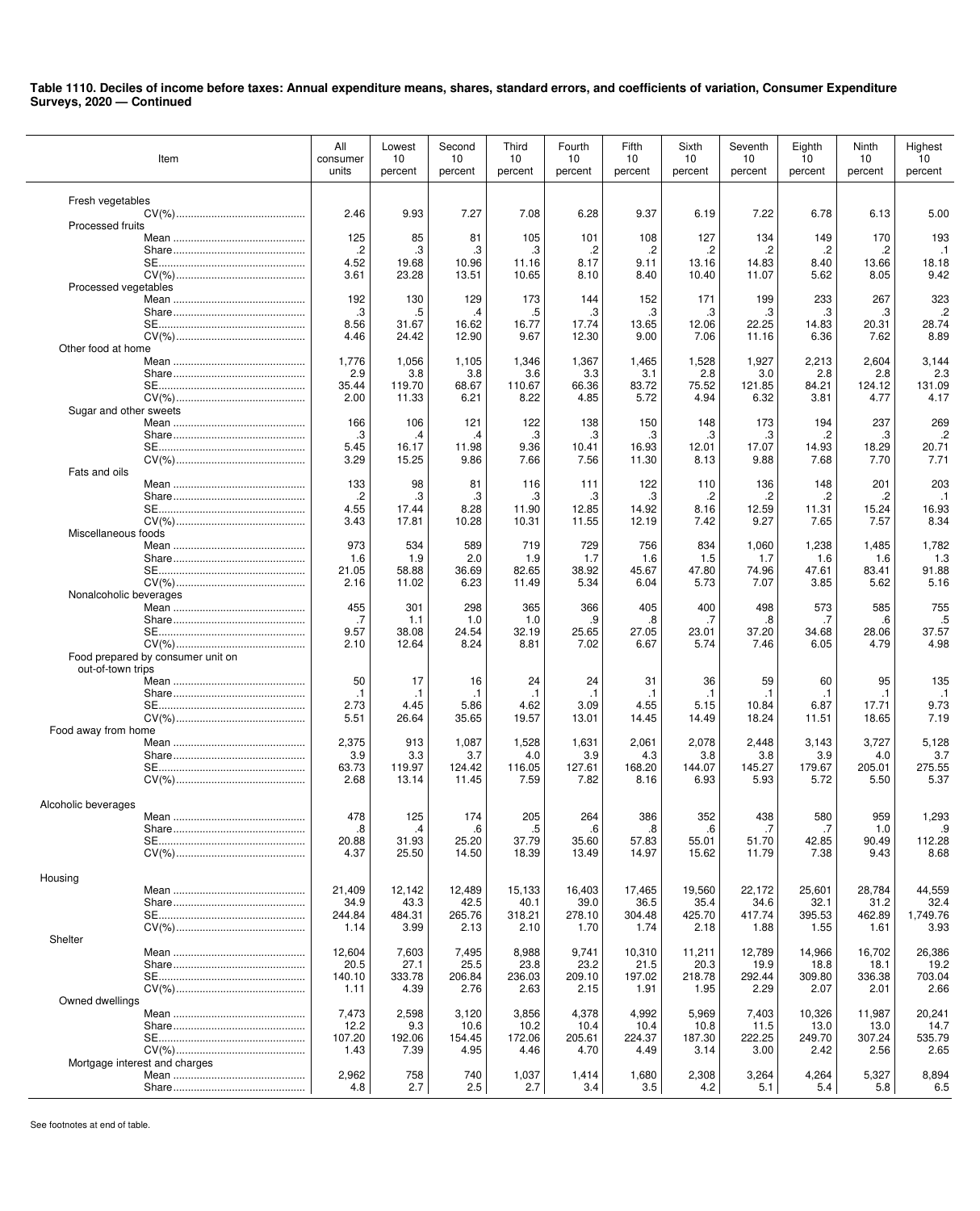| Item                                               | All<br>consumer<br>units | Lowest<br>10<br>percent | Second<br>10<br>percent | Third<br>10<br>percent | Fourth<br>10<br>percent | Fifth<br>10<br>percent | Sixth<br>10<br>percent | Seventh<br>10<br>percent | Eighth<br>10<br>percent | Ninth<br>10<br>percent | Highest<br>10<br>percent |
|----------------------------------------------------|--------------------------|-------------------------|-------------------------|------------------------|-------------------------|------------------------|------------------------|--------------------------|-------------------------|------------------------|--------------------------|
| Mortgage interest and charges                      |                          |                         |                         |                        |                         |                        |                        |                          |                         |                        |                          |
|                                                    | 50.84                    | 85.40                   | 68.99                   | 70.60                  | 88.53                   | 90.41                  | 103.26                 | 148.69                   | 147.87                  | 175.60                 | 406.70                   |
| Property taxes                                     | 1.72                     | 11.27                   | 9.32                    | 6.80                   | 6.26                    | 5.38                   | 4.47                   | 4.56                     | 3.47                    | 3.30                   | 4.57                     |
|                                                    | 2,353                    | 897                     | 1,129                   | 1,341                  | 1,488                   | 1,577                  | 1,837                  | 2,281                    | 2,853                   | 3,612                  | 6,563                    |
|                                                    | 3.8                      | 3.2                     | 3.8                     | 3.6                    | 3.5                     | 3.3                    | 3.3                    | 3.6                      | 3.6                     | 3.9                    | 4.8                      |
|                                                    | 49.04                    | 58.79                   | 60.37                   | 61.98                  | 77.98                   | 73.60                  | 76.53                  | 79.44                    | 109.27                  | 108.90                 | 224.42                   |
|                                                    | 2.08                     | 6.55                    | 5.35                    | 4.62                   | 5.24                    | 4.67                   | 4.17                   | 3.48                     | 3.83                    | 3.01                   | 3.42                     |
| Maintenance, repairs, insurance, other<br>expenses |                          |                         |                         |                        |                         |                        |                        |                          |                         |                        |                          |
|                                                    | 2,158                    | 943                     | 1,251                   | 1,477                  | 1,476                   | 1,735                  | 1,824                  | 1,858                    | 3,209                   | 3,048                  | 4,784                    |
|                                                    | 3.5                      | 3.4                     | 4.3                     | 3.9                    | 3.5                     | 3.6                    | 3.3                    | 2.9                      | 4.0                     | 3.3                    | 3.5                      |
|                                                    | 55.65                    | 120.01                  | 90.83                   | 120.74                 | 135.10                  | 166.64                 | 110.60                 | 131.29                   | 218.14                  | 207.57                 | 253.44                   |
|                                                    | 2.58                     | 12.73                   | 7.26                    | 8.17                   | 9.15                    | 9.60                   | 6.07                   | 7.07                     | 6.80                    | 6.81                   | 5.30                     |
| Rented dwellings                                   |                          | 4,630                   | 4,239                   | 4,863                  | 5,070                   |                        | 4,832                  |                          | 3,948                   | 3,519                  |                          |
|                                                    | 4,408<br>7.2             | 16.5                    | 14.4                    | 12.9                   | 12.1                    | 5,011<br>10.5          | 8.8                    | 4,773<br>7.4             | 5.0                     | 3.8                    | 3,188<br>2.3             |
|                                                    | 63.34                    | 242.94                  | 209.48                  | 221.65                 | 234.77                  | 169.46                 | 205.44                 | 211.98                   | 244.33                  | 176.45                 | 405.12                   |
|                                                    | 1.44                     | 5.25                    | 4.94                    | 4.56                   | 4.63                    | 3.38                   | 4.25                   | 4.44                     | 6.19                    | 5.01                   | 12.71                    |
| Other lodging                                      |                          |                         |                         |                        |                         |                        |                        |                          |                         |                        |                          |
|                                                    | 722                      | 375<br>1.3              | 135                     | 270<br>.7              | 294<br>.7               | 307<br>.6              | 410<br>.7              | 613<br>1.0               | 692<br>.9               | 1,197                  | 2,957<br>2.1             |
|                                                    | 1.2<br>40.39             | 181.89                  | .5<br>27.48             | 63.97                  | 51.94                   | 41.17                  | 56.51                  | 77.44                    | 61.18                   | 1.3<br>110.20          | 278.58                   |
|                                                    | 5.59                     | 48.44                   | 20.29                   | 23.72                  | 17.68                   | 13.40                  | 13.77                  | 12.62                    | 8.85                    | 9.21                   | 9.42                     |
| Utilities, fuels, and public services              |                          |                         |                         |                        |                         |                        |                        |                          |                         |                        |                          |
|                                                    | 4,158                    | 2,643                   | 2,870                   | 3,307                  | 3,570                   | 3,816                  | 4,223                  | 4,605                    | 4,872                   | 5,336                  | 6,365                    |
|                                                    | 6.8                      | 9.4                     | 9.8                     | 8.8                    | 8.5                     | 8.0                    | 7.6                    | 7.2                      | 6.1                     | 5.8                    | 4.6                      |
|                                                    | 30.97<br>.74             | 66.69<br>2.52           | 52.45<br>1.83           | 55.44<br>1.68          | 55.94<br>1.57           | 65.61<br>1.72          | 56.87<br>1.35          | 68.65<br>1.49            | 83.59<br>1.72           | 66.26<br>1.24          | 91.06<br>1.43            |
| Natural gas                                        |                          |                         |                         |                        |                         |                        |                        |                          |                         |                        |                          |
|                                                    | 414                      | 252                     | 308                     | 333                    | 333                     | 372                    | 419                    | 423                      | 472                     | 527                    | 709                      |
|                                                    | .7                       | .9                      | 1.0                     | .9                     | .8                      | .8                     | .8                     | .7                       | .6                      | .6                     | .5                       |
|                                                    | 13.59                    | 17.71                   | 22.16                   | 16.29                  | 23.98                   | 25.17                  | 21.22                  | 21.42                    | 21.32                   | 23.81                  | 32.81                    |
| Electricity                                        | 3.28                     | 7.03                    | 7.19                    | 4.90                   | 7.19                    | 6.77                   | 5.07                   | 5.06                     | 4.52                    | 4.52                   | 4.63                     |
|                                                    | 1,516                    | 1,128                   | 1,204                   | 1,292                  | 1,396                   | 1,434                  | 1,525                  | 1,631                    | 1,652                   | 1,805                  | 2,099                    |
|                                                    | 2.5                      | 4.0                     | 4.1                     | 3.4                    | 3.3                     | 3.0                    | 2.8                    | 2.5                      | 2.1                     | 2.0                    | 1.5                      |
|                                                    | 21.10                    | 28.15                   | 33.52                   | 31.25                  | 31.95                   | 34.21                  | 32.31                  | 36.87                    | 32.69                   | 38.48                  | 47.52                    |
|                                                    | 1.39                     | 2.50                    | 2.78                    | 2.42                   | 2.29                    | 2.38                   | 2.12                   | 2.26                     | 1.98                    | 2.13                   | 2.26                     |
| Fuel oil and other fuels                           | 105                      | 48                      | 80                      | 109                    | 87                      | 90                     | 87                     | 110                      | 105                     | 133                    | 202                      |
|                                                    | $\cdot^2$                | .2                      | .3                      | .3                     | .2                      | .2                     | .2                     | .2                       | $\cdot$ 1               | $\cdot$ 1              | $\cdot$ 1                |
|                                                    | 7.17                     | 9.12                    | 12.00                   | 17.06                  | 13.44                   | 12.12                  | 18.00                  | 19.05                    | 12.31                   | 22.22                  | 25.56                    |
|                                                    | 6.82                     | 19.15                   | 14.92                   | 15.63                  | 15.39                   | 13.45                  | 20.77                  | 17.31                    | 11.68                   | 16.67                  | 12.63                    |
| Telephone services                                 |                          |                         |                         |                        |                         |                        |                        |                          |                         |                        |                          |
|                                                    | 1,441<br>2.3             | 822<br>2.9              | 825<br>2.8              | 1,050<br>2.8           | 1,203<br>2.9            | 1,314<br>2.7           | 1,519<br>2.8           | 1,685<br>2.6             | 1,795<br>2.3            | 1,968<br>2.1           | 2,236<br>1.6             |
|                                                    | 13.62                    | 33.63                   | 22.36                   | 29.17                  | 27.58                   | 26.57                  | 29.52                  | 40.07                    | 42.12                   | 34.47                  | 41.92                    |
|                                                    | .95                      | 4.09                    | 2.71                    | 2.78                   | 2.29                    | 2.02                   | 1.94                   | 2.38                     | 2.35                    | 1.75                   | 1.87                     |
| Residential phone service, VOIP, and phone         |                          |                         |                         |                        |                         |                        |                        |                          |                         |                        |                          |
| cards                                              | 188                      | 149                     | 220                     | 188                    | 193                     | 180                    | 170                    | 182                      | 183                     | 185                    | 225                      |
|                                                    | .3                       | .5                      | .7                      | .5                     | .5                      | .4                     | .3                     | .3                       | .2                      | $\cdot$                | $\cdot$                  |
|                                                    | 5.11                     | 13.12                   | 11.13                   | 12.60                  | 11.11                   | 10.60                  | 8.63                   | 12.84                    | 11.02                   | 9.01                   | 9.76                     |
|                                                    | 2.72                     | 8.83                    | 5.05                    | 6.68                   | 5.76                    | 5.90                   | 5.07                   | 7.07                     | 6.03                    | 4.87                   | 4.33                     |
| Cellular phone service                             |                          |                         |                         |                        |                         |                        |                        |                          |                         |                        |                          |
|                                                    | 1,253<br>2.0             | 673<br>2.4              | 605<br>2.1              | 862                    | 1,010                   | 1,134<br>2.4           | 1,349<br>2.4           | 1,503                    | 1,612                   | 1,783<br>1.9           | 2,011                    |
|                                                    | 12.80                    | 28.72                   | 23.14                   | 2.3<br>26.27           | 2.4<br>29.70            | 28.78                  | 25.24                  | 2.3<br>38.84             | 2.0<br>39.15            | 35.34                  | 1.5<br>41.09             |
|                                                    | 1.02                     | 4.27                    | 3.83                    | 3.05                   | 2.94                    | 2.54                   | 1.87                   | 2.58                     | 2.43                    | 1.98                   | 2.04                     |
| Water and other public services                    |                          |                         |                         |                        |                         |                        |                        |                          |                         |                        |                          |
|                                                    | 682                      | 394                     | 452                     | 523                    | 550                     | 606                    | 674                    | 756                      | 848                     | 904                    | 1,118                    |
|                                                    | 1.1                      | 1.4                     | 1.5                     | 1.4                    | 1.3                     | 1.3                    | 1.2<br>22.99           | 1.2                      | 1.1                     | 1.0                    | .8                       |
|                                                    | 14.27<br>2.09            | 16.46<br>4.18           | 16.20<br>3.58           | 15.41<br>2.95          | 25.76<br>4.69           | 19.82<br>3.27          | 3.41                   | 23.98<br>3.17            | 27.76<br>3.27           | 24.17<br>2.67          | 31.41<br>2.81            |
| Household operations                               |                          |                         |                         |                        |                         |                        |                        |                          |                         |                        |                          |
|                                                    | 1,465                    | 540                     | 692                     | 973                    | 1,040                   | 1,052                  | 1,195                  | 1,489                    | 1,655                   | 2,068                  | 3,968                    |
|                                                    | 2.4                      | 1.9                     | 2.4                     | 2.6                    | 2.5                     | 2.2                    | 2.2                    | 2.3                      | 2.1                     | 2.2                    | 2.9                      |
|                                                    | 35.64                    | 35.71                   | 43.25                   | 74.48                  | 74.78                   | 43.37                  | 55.64                  | 70.33                    | 77.79                   | 83.96                  | 254.07                   |
| Personal services                                  | 2.43                     | 6.62                    | 6.25                    | 7.66                   | 7.19                    | 4.12                   | 4.66                   | 4.72                     | 4.70                    | 4.06                   | 6.40                     |
|                                                    | 347                      | 51                      | 36                      | 161                    | 142                     | 89                     | 158                    | 341                      | 472                     | 609                    | 1,419                    |
|                                                    | .6                       | .2                      | $\cdot$ 1               | $\cdot$                | .3                      | $\cdot$                | .3                     | .5                       | .6                      | $.7\phantom{0}$        | 1.0                      |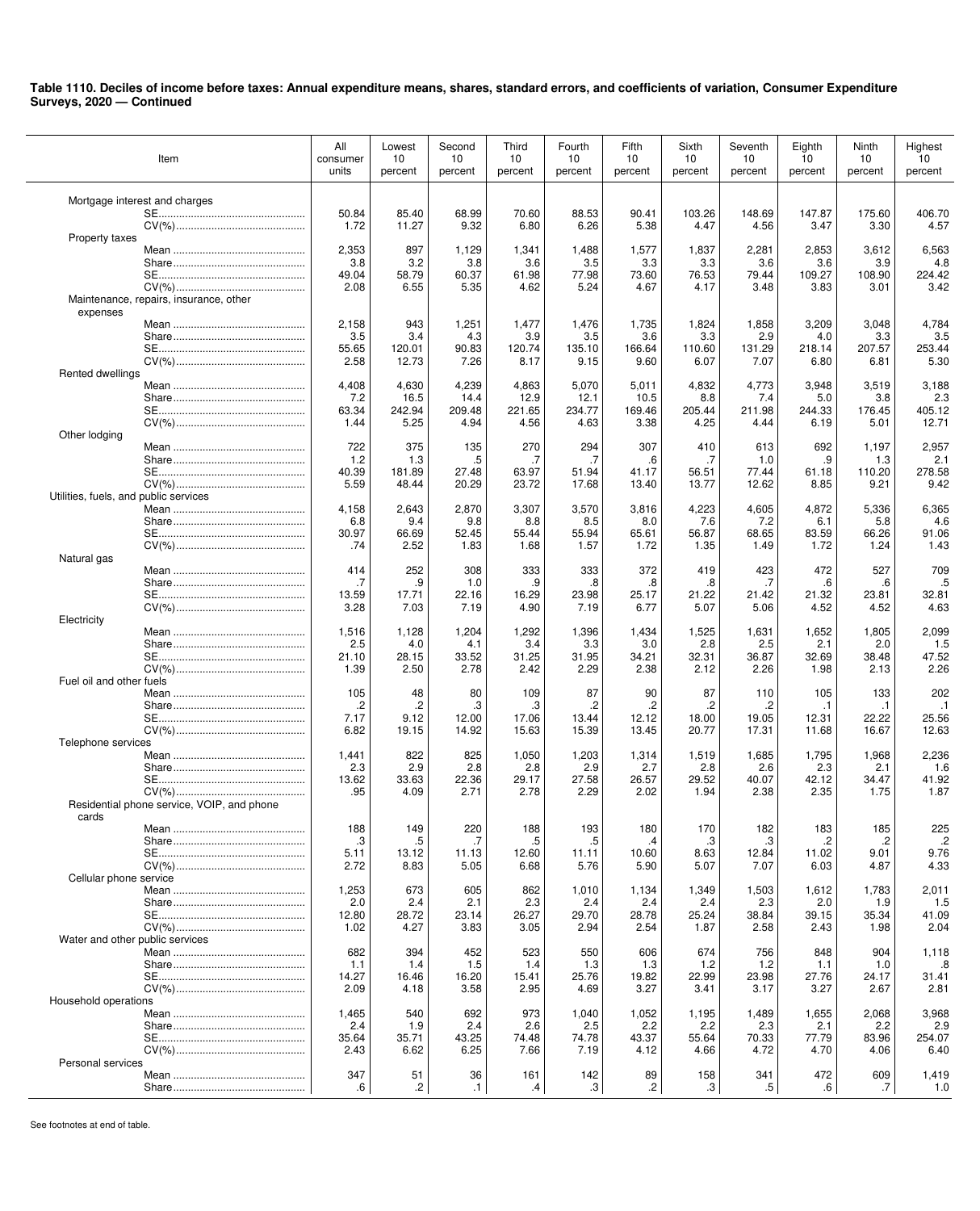|                               | Item                                       | All<br>consumer<br>units | Lowest<br>10<br>percent | Second<br>10<br>percent | Third<br>10<br>percent | Fourth<br>10<br>percent | Fifth<br>10<br>percent | Sixth<br>10<br>percent | Seventh<br>10<br>percent | Eighth<br>10<br>percent | Ninth<br>10<br>percent | Highest<br>10<br>percent |
|-------------------------------|--------------------------------------------|--------------------------|-------------------------|-------------------------|------------------------|-------------------------|------------------------|------------------------|--------------------------|-------------------------|------------------------|--------------------------|
|                               |                                            |                          |                         |                         |                        |                         |                        |                        |                          |                         |                        |                          |
| Personal services             |                                            | 22.71                    | 20.86                   | 11.19                   | 74.29                  | 52.44                   | 22.91                  | 29.39                  | 55.05                    | 63.15                   | 82.61                  | 183.32                   |
|                               |                                            | 6.55                     | 40.78                   | 30.79                   | 46.15                  | 36.84                   | 25.85                  | 18.57                  | 16.16                    | 13.37                   | 13.57                  | 12.92                    |
| Other household expenses      |                                            |                          |                         |                         |                        |                         |                        |                        |                          |                         |                        |                          |
|                               |                                            | 1,118                    | 488                     | 655                     | 812                    | 898                     | 964                    | 1,037                  | 1,148                    | 1,182                   | 1,460                  | 2,548                    |
|                               |                                            | 1.8<br>27.66             | 1.7<br>29.19            | 2.2<br>39.62            | 2.1<br>32.65           | 2.1<br>48.46            | 2.0<br>40.74           | 1.9<br>49.47           | 1.8<br>46.79             | 1.5<br>36.57            | 1.6<br>34.29           | 1.9<br>166.41            |
|                               |                                            | 2.47                     | 5.98                    | 6.05                    | 4.02                   | 5.40                    | 4.23                   | 4.77                   | 4.07                     | 3.09                    | 2.35                   | 6.53                     |
| Housekeeping supplies         |                                            |                          |                         |                         |                        |                         |                        |                        |                          |                         |                        |                          |
|                               |                                            | 837                      | 391                     | 541                     | 604                    | 603                     | 741                    | 722                    | 997                      | 1,163                   | 1,209                  | 1,391                    |
|                               |                                            | 1.4                      | 1.4<br>35.34            | 1.8<br>55.08            | 1.6                    | 1.4<br>56.73            | 1.5                    | 1.3                    | 1.6                      | 1.5                     | 1.3                    | 1.0<br>122.50            |
|                               |                                            | 31.96<br>3.82            | 9.03                    | 10.18                   | 59.46<br>9.84          | 9.41                    | 68.81<br>9.28          | 56.05<br>7.76          | 181.18<br>18.18          | 108.39<br>9.32          | 93.34<br>7.72          | 8.81                     |
| Laundry and cleaning supplies |                                            |                          |                         |                         |                        |                         |                        |                        |                          |                         |                        |                          |
|                               |                                            | 170                      | 100                     | 107                     | 166                    | 169                     | 148                    | 166                    | 165                      | 201                     | 242                    | 239                      |
|                               |                                            | З.                       | $\cdot$                 | .4                      | .4                     | $\cdot$                 | .3                     | .3                     | .3                       | .3                      | .3                     | $\cdot$                  |
|                               |                                            | 8.53<br>5.01             | 20.89<br>20.99          | 14.63<br>13.69          | 23.60<br>14.20         | 34.90<br>20.70          | 18.51<br>12.50         | 19.91<br>11.99         | 19.40<br>11.76           | 23.62<br>11.73          | 44.92<br>18.55         | 36.77<br>15.39           |
| Other household products      |                                            |                          |                         |                         |                        |                         |                        |                        |                          |                         |                        |                          |
|                               |                                            | 536                      | 230                     | 326                     | 353                    | 344                     | 495                    | 457                    | 713                      | 783                     | 765                    | 894                      |
|                               |                                            | .9                       | .8                      | 1.1                     | .9                     | .8                      | 1.0                    | .8                     | 1.1                      | 1.0                     | .8                     | .6                       |
|                               |                                            | 28.38                    | 28.98                   | 39.19                   | 44.89                  | 37.01                   | 55.65                  | 45.04                  | 179.28                   | 98.23                   | 77.18                  | 92.16                    |
| Postage and stationery        |                                            | 5.29                     | 12.62                   | 12.01                   | 12.74                  | 10.75                   | 11.24                  | 9.85                   | 25.14                    | 12.55                   | 10.09                  | 10.31                    |
|                               |                                            | 130                      | 62                      | 108                     | 86                     | 90                      | 98                     | 99                     | 119                      | 179                     | 202                    | 258                      |
|                               |                                            | .2                       | $\cdot$                 | .4                      | $\cdot$                | .2                      | .2                     | $\cdot$                | .2                       | .2                      | .2                     | $\cdot$                  |
|                               |                                            | 7.59                     | 12.27                   | 23.77                   | 18.80                  | 20.44                   | 20.03                  | 20.63                  | 22.89                    | 32.64                   | 29.18                  | 49.81                    |
|                               | Household furnishings and equipment        | 5.83                     | 19.76                   | 21.98                   | 21.91                  | 22.66                   | 20.43                  | 20.88                  | 19.31                    | 18.26                   | 14.46                  | 19.32                    |
|                               |                                            | 2,346                    | 965                     | 892                     | 1,261                  | 1,449                   | 1,545                  | 2,209                  | 2,291                    | 2,946                   | 3,468                  | 6,450                    |
|                               |                                            | 3.8                      | 3.4                     | 3.0                     | 3.3                    | 3.5                     | 3.2                    | 4.0                    | 3.6                      | 3.7                     | 3.8                    | 4.7                      |
|                               |                                            | 137.92                   | 271.86                  | 88.50                   | 127.87                 | 127.06                  | 130.67                 | 285.06                 | 133.86                   | 204.22                  | 223.13                 | 1,372.51                 |
|                               |                                            | 5.88                     | 28.18                   | 9.92                    | 10.14                  | 8.77                    | 8.46                   | 12.90                  | 5.84                     | 6.93                    | 6.43                   | 21.28                    |
| Household textiles            |                                            | 116                      | 60                      | 40                      | 88                     | 73                      | 113                    | 97                     | 97                       | 159                     | 246                    | 189                      |
|                               |                                            | .2                       | $\cdot$                 | $\cdot$ 1               | $\cdot$                | .2                      | .2                     | .2                     | .2                       | .2                      | .3                     | $\cdot$ 1                |
|                               |                                            | 11.35                    | 18.35                   | 6.96                    | 23.34                  | 16.86                   | 32.06                  | 30.54                  | 18.73                    | 34.23                   | 78.46                  | 25.77                    |
|                               |                                            | 9.78                     | 30.83                   | 17.52                   | 26.66                  | 23.23                   | 28.29                  | 31.51                  | 19.37                    | 21.46                   | 31.85                  | 13.65                    |
| Furniture                     |                                            | 534                      | 218                     | 198                     | 312                    | 336                     | 403                    | 431                    | 644                      | 620                     | 832                    | 1,358                    |
|                               |                                            | .9                       | .8                      | .7                      | .8                     | .8                      | .8                     | .8                     | 1.0                      | .8                      | .9                     | 1.0                      |
|                               |                                            | 17.56                    | 40.69                   | 40.32                   | 45.20                  | 38.73                   | 54.23                  | 68.96                  | 77.08                    | 65.43                   | 87.43                  | 82.08                    |
|                               |                                            | 3.29                     | 18.63                   | 20.40                   | 14.48                  | 11.54                   | 13.45                  | 16.01                  | 11.97                    | 10.55                   | 10.51                  | 6.05                     |
| Floor coverings               |                                            | 30                       | 9                       | 18                      | 13                     | 32                      | 13                     | 18                     | 24                       | 42                      | 32                     | 98                       |
|                               |                                            | (2)                      | (2)                     | $\cdot$ 1               | (2)                    | $\cdot$ 1               | (2)                    | (2)                    | (2)                      | $\cdot$ 1               | (2)                    | $\cdot$ 1                |
|                               |                                            | 3.86                     | 1.96                    | 7.75                    | 3.12                   | 13.99                   | 3.24                   | 3.00                   | 4.06                     | 10.33                   | 5.65                   | 29.99                    |
|                               |                                            | 12.91                    | 22.62                   | 43.47                   | 24.23                  | 43.32                   | 24.14                  | 16.66                  | 16.74                    | 24.46                   | 17.69                  | 30.55                    |
| Major appliances              |                                            | 354                      | 160                     | 206                     | 221                    | 270                     | 312                    | 343                    | 386                      | 408                     | 550                    | 687                      |
|                               | Share                                      | 6.                       | $6\overline{6}$         |                         | 6                      | $\epsilon$              | 7                      | 6                      | <b>F</b>                 | .5                      | .6                     | .5                       |
|                               |                                            | 14.31                    | 28.08                   | 25.42                   | 24.30                  | 28.64                   | 46.92                  | 34.94                  | 44.32                    | 43.38                   | 68.51                  | 70.91                    |
|                               |                                            | 4.04                     | 17.50                   | 12.32                   | 10.99                  | 10.60                   | 15.03                  | 10.19                  | 11.49                    | 10.64                   | 12.45                  | 10.33                    |
|                               | Small appliances, miscellaneous housewares |                          |                         |                         |                        |                         |                        |                        |                          |                         |                        |                          |
|                               |                                            | 135<br>.2                | 64<br>$\cdot$           | 79<br>.3                | 88<br>$\cdot$          | 99<br>.2                | 96<br>.2               | 138<br>$\overline{c}$  | 117<br>.2                | 176<br>.2               | 226<br>.2              | 265<br>$\cdot$           |
|                               |                                            | 8.60                     | 23.64                   | 14.86                   | 11.53                  | 13.42                   | 15.69                  | 25.12                  | 10.99                    | 59.03                   | 25.25                  | 25.14                    |
|                               |                                            | 6.38                     | 36.92                   | 18.81                   | 13.13                  | 13.61                   | 16.28                  | 18.22                  | 9.43                     | 33.47                   | 11.18                  | 9.49                     |
|                               | Miscellaneous household equipment          |                          |                         |                         |                        |                         |                        |                        |                          |                         |                        |                          |
|                               |                                            | 1,178<br>1.9             | 454<br>1.6              | 352<br>1.2              | 539<br>1.4             | 640<br>1.5              | 607<br>1.3             | 1,183<br>2.1           | 1,024<br>1.6             | 1,539<br>1.9            | 1,582<br>1.7           | 3,854<br>2.8             |
|                               |                                            | 131.18                   | 242.68                  | 61.86                   | 116.22                 | 113.72                  | 90.73                  | 259.47                 | 85.75                    | 143.45                  | 148.20                 | 1,333.32                 |
|                               |                                            | 11.14                    | 53.51                   | 17.58                   | 21.54                  | 17.76                   | 14.95                  | 21.94                  | 8.37                     | 9.32                    | 9.37                   | 34.59                    |
|                               |                                            |                          |                         |                         |                        |                         |                        |                        |                          |                         |                        |                          |
| Apparel and services          |                                            | 1,434                    | 772                     | 752                     |                        | 870                     | 1,312                  |                        |                          | 1,736                   | 2,442                  |                          |
|                               |                                            | 2.3                      | 2.8                     | 2.6                     | 855<br>2.3             | 2.1                     | 2.7                    | 1,214<br>2.2           | 1,190<br>1.9             | 2.2                     | 2.6                    | 3,199<br>2.3             |
|                               |                                            | 52.39                    | 170.25                  | 104.84                  | 100.78                 | 98.08                   | 193.20                 | 137.33                 | 105.57                   | 142.39                  | 252.46                 | 236.03                   |
|                               |                                            | 3.65                     | 22.07                   | 13.94                   | 11.78                  | 11.28                   | 14.73                  | 11.31                  | 8.87                     | 8.20                    | 10.34                  | 7.38                     |
| Men and boys                  |                                            |                          |                         |                         |                        |                         |                        |                        |                          |                         |                        |                          |
|                               |                                            | 326<br>.5                | 158<br>.6               | 106<br>.4               | 193<br>.5              | 182<br>.4               | 272<br>.6              | 257<br>.5              | 282<br>.4                | 480<br>.6               | 697<br>.8              | 637<br>.5                |
|                               |                                            | 23.56                    | 35.78                   | 26.72                   | 41.03                  | 21.66                   | 63.34                  | 36.66                  | 44.02                    | 42.80                   | 188.34                 | 71.74                    |
|                               |                                            |                          |                         |                         |                        |                         |                        |                        |                          |                         |                        |                          |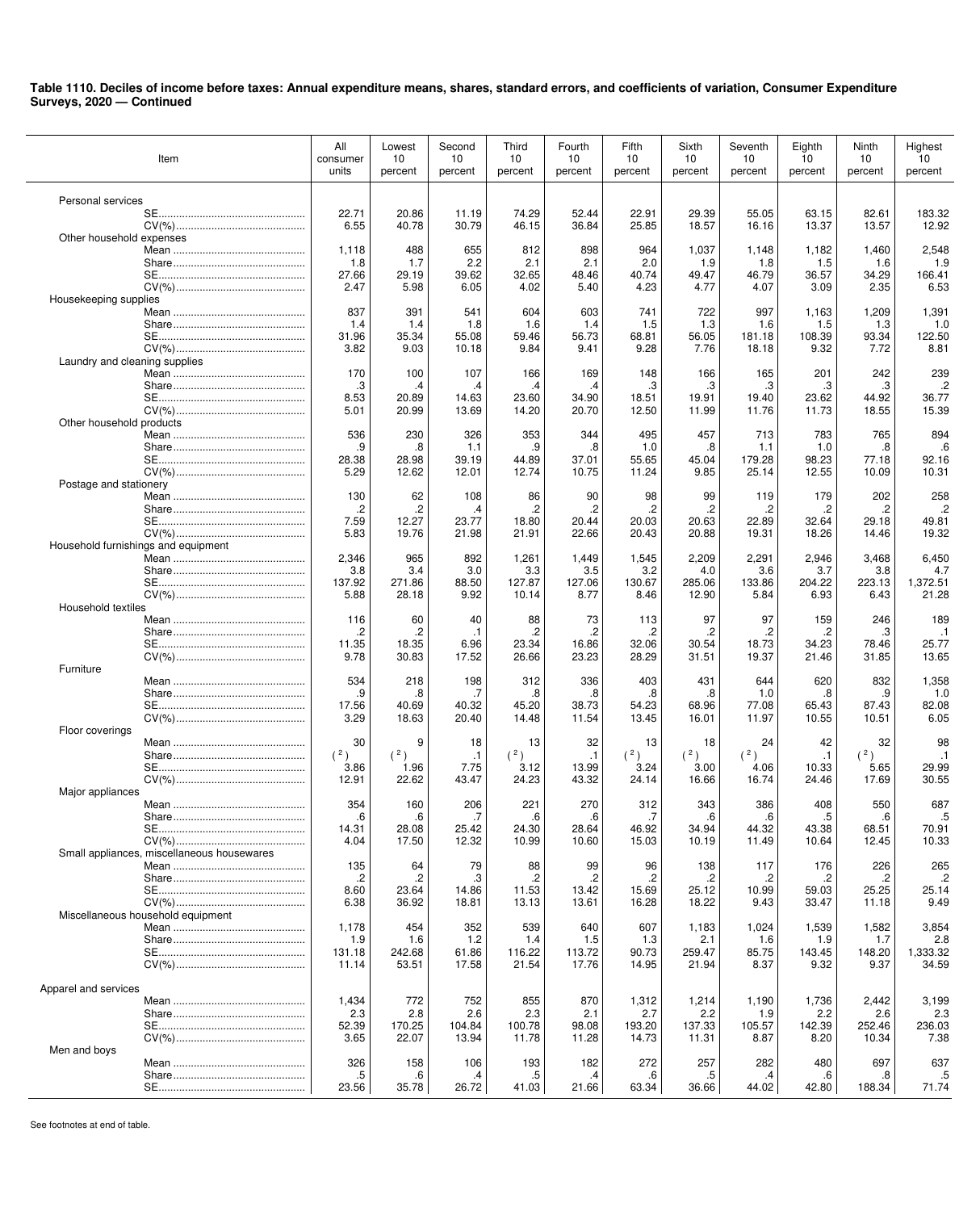|                                      | Item  | All<br>consumer<br>units | Lowest<br>10<br>percent | Second<br>10<br>percent | Third<br>10<br>percent | Fourth<br>10<br>percent | Fifth<br>10<br>percent | Sixth<br>10<br>percent | Seventh<br>10<br>percent | Eighth<br>10<br>percent | Ninth<br>10<br>percent | Highest<br>10<br>percent |
|--------------------------------------|-------|--------------------------|-------------------------|-------------------------|------------------------|-------------------------|------------------------|------------------------|--------------------------|-------------------------|------------------------|--------------------------|
| Men and boys                         |       |                          |                         |                         |                        |                         |                        |                        |                          |                         |                        |                          |
| Men, 16 and over                     |       | 7.22                     | 22.66                   | 25.18                   | 21.28                  | 11.92                   | 23.33                  | 14.25                  | 15.62                    | 8.91                    | 27.03                  | 11.26                    |
|                                      |       | 240                      | 113                     | 71                      | 145                    | 114                     | 196                    | 181                    | 194                      | 371                     | 533                    | 483                      |
|                                      |       | .4                       | $\cdot$                 | .2                      | .4                     | .3                      | .4                     | .3                     | .3                       | .5                      | .6                     | $\cdot$                  |
|                                      |       | 23.52                    | 33.83                   | 26.14                   | 38.52                  | 19.23                   | 53.55                  | 36.32                  | 40.94                    | 42.87                   | 189.22                 | 66.39<br>13.75           |
| Boys, 2 to 15                        |       | 9.80                     | 29.97                   | 36.97                   | 26.59                  | 16.92                   | 27.33                  | 20.09                  | 21.10                    | 11.56                   | 35.50                  |                          |
|                                      |       | 86                       | 45                      | 35                      | 48                     | 68                      | 76                     | 76                     | 88                       | 110                     | 164                    | 154                      |
|                                      |       | $\cdot$ 1                | $\cdot$                 | $\cdot$ 1               | $\cdot$ 1              | .2                      | .2                     | $\cdot$ 1              | $\cdot$ 1                | $\cdot$ 1               | .2                     | $\cdot$ 1                |
|                                      |       | 5.07                     | 8.89                    | 6.85                    | 8.04                   | 12.43                   | 15.97                  | 9.78                   | 11.72                    | 14.66                   | 30.56                  | 20.00                    |
| Women and girls                      |       | 5.88                     | 19.74                   | 19.34                   | 16.78                  | 18.27                   | 21.13                  | 12.80                  | 13.36                    | 13.38                   | 18.66                  | 12.96                    |
|                                      |       | 545                      | 264                     | 330                     | 330                    | 388                     | 430                    | 513                    | 451                      | 593                     | 981                    | 1,168                    |
|                                      |       | .9                       | .9                      | 1.1                     | .9                     | .9                      | .9                     | .9                     | .7                       | .7                      | 1.1                    | .8                       |
|                                      |       | 27.60                    | 62.16                   | 70.82                   | 51.78                  | 79.41                   | 85.10                  | 95.19                  | 59.75                    | 82.99                   | 140.47                 | 109.92                   |
| Women, 16 and over                   |       | 5.07                     | 23.55                   | 21.43                   | 15.70                  | 20.47                   | 19.78                  | 18.56                  | 13.25                    | 14.01                   | 14.31                  | 9.41                     |
|                                      |       | 456                      | 220                     | 310                     | 298                    | 345                     | 333                    | 378                    | 369                      | 488                     | 820                    | 997                      |
|                                      |       | .7                       | .8                      | 1.1                     | .8                     | .8                      | .7                     | .7                     | .6                       | .6                      | .9                     | .7                       |
|                                      |       | 24.70<br>5.42            | 57.03<br>25.97          | 71.64<br>23.08          | 50.86<br>17.08         | 78.67<br>22.82          | 80.62<br>24.23         | 59.07<br>15.61         | 54.99<br>14.89           | 76.25<br>15.61          | 128.01<br>15.61        | 106.27<br>10.66          |
| Girls, 2 to 15                       |       |                          |                         |                         |                        |                         |                        |                        |                          |                         |                        |                          |
|                                      |       | 89                       | 44                      | 20                      | 32                     | 43                      | 97                     | 134                    | 82                       | 104                     | 162                    | 171                      |
|                                      |       | $\cdot$ 1                | $\overline{c}$          | $\cdot$ 1               | $\cdot$ 1              | $\cdot$ 1               | .2                     | .2                     | $\cdot$ 1                | $\cdot$ 1               | .2                     | $\cdot$ 1                |
|                                      |       | 8.22                     | 17.49                   | 5.73                    | 8.65                   | 10.81                   | 27.20                  | 54.10                  | 12.74                    | 19.65                   | 32.95                  | 25.58                    |
| Children under 2                     |       | 9.24                     | 39.48                   | 28.53                   | 26.87                  | 25.10                   | 27.90                  | 40.23                  | 15.60                    | 18.86                   | 20.40                  | 14.98                    |
|                                      |       | 68                       | 13                      | 40                      | 69                     | 31                      | 83                     | 69                     | 75                       | 62                      | 100                    | 137                      |
|                                      |       | $\cdot$ 1                | (2)                     | $\cdot$ 1               | $\overline{c}$         | $\cdot$ 1               | $\cdot$                | $\cdot$ 1              | $\cdot$ 1                | $\cdot$ 1               | . 1                    | $\cdot$ 1                |
|                                      |       | 6.06                     | 7.53                    | 22.07                   | 23.00                  | 7.09                    | 24.32                  | 25.98                  | 22.64                    | 15.13                   | 24.39                  | 42.97                    |
| Footwear                             |       | 8.92                     | 59.40                   | 55.85                   | 33.50                  | 22.67                   | 29.48                  | 37.50                  | 30.06                    | 24.29                   | 24.35                  | 31.40                    |
|                                      |       | 314                      | 176                     | 170                     | 182                    | 132                     | 390                    | 238                    | 238                      | 394                     | 454                    | 764                      |
|                                      |       | .5                       | .6                      | .6                      | .5                     | .3                      | .8                     | .4                     | .4                       | .5                      | .5                     | .6                       |
|                                      |       | 25.76                    | 112.30                  | 36.66                   | 41.33                  | 28.29                   | 101.56                 | 42.97                  | 34.86                    | 76.31                   | 54.21                  | 166.16                   |
| Other apparel products and services  |       | 8.21                     | 63.81                   | 21.58                   | 22.73                  | 21.46                   | 26.01                  | 18.04                  | 14.65                    | 19.37                   | 11.94                  | 21.75                    |
|                                      |       | 181                      | 161                     | 106                     | 82                     | 137                     | 137                    | 137                    | 144                      | 207                     | 210                    | 493                      |
|                                      |       | .3                       | .6                      | $\cdot$                 | $\cdot$                | .3                      | .3                     | .2                     | .2                       | .3                      | .2                     | $\cdot$                  |
|                                      |       | 10.89                    | 56.28                   | 12.63                   | 8.60                   | 19.97                   | 28.21                  | 18.90                  | 31.47                    | 25.84                   | 26.89                  | 91.05                    |
|                                      |       | 6.01                     | 34.94                   | 11.89                   | 10.49                  | 14.59                   | 20.59                  | 13.84                  | 21.80                    | 12.51                   | 12.80                  | 18.46                    |
| Transportation                       |       |                          |                         |                         |                        |                         |                        |                        |                          |                         |                        |                          |
|                                      |       | 9,826                    | 4,387                   | 4,340                   | 5,634                  | 6,799                   | 8,415                  | 9,970                  | 11,594                   | 13,622                  | 15,487                 | 18,115                   |
|                                      |       | 16.0<br>192.59           | 15.6<br>484.83          | 14.8<br>388.39          | 14.9<br>347.37         | 16.2<br>486.70          | 17.6<br>509.70         | 18.1<br>592.61         | 18.1<br>646.32           | 17.1<br>853.97          | 16.8<br>835.29         | 13.2<br>1,059.60         |
|                                      |       | 1.96                     | 11.05                   | 8.95                    | 6.17                   | 7.16                    | 6.06                   | 5.94                   | 5.57                     | 6.27                    | 5.39                   | 5.85                     |
| Vehicle purchases (net outlay)       |       |                          |                         |                         |                        |                         |                        |                        |                          |                         |                        |                          |
|                                      |       | 4,523                    | 2,019                   | 1,700                   | 1,996                  | 2,574                   | 3,677                  | 4,426                  | 5,385                    | 6,823                   | 7,882                  | 8,810                    |
|                                      | Share | 7.4<br>178.25            | 7.2<br>410.60           | 5.8<br>392.66           | 5.3<br>295.04          | 6.1<br>459.94           | 7.7<br>465.29          | 8.0<br>583.35          | 8.4<br>601.33            | 8.6<br>845.21           | 8.6<br>798.86          | 6.4<br>1,000.77          |
|                                      |       | 3.94                     | 20.33                   | 23.10                   | 14.78                  | 17.87                   | 12.65                  | 13.18                  | 11.17                    | 12.39                   | 10.14                  | 11.36                    |
| Cars and trucks, new                 |       |                          |                         |                         |                        |                         |                        |                        |                          |                         |                        |                          |
|                                      |       | 2,089                    | 660                     | 846                     | 792                    | 787                     | 1,540                  | 1,887                  | 2,383                    | 3,559                   | 3,261                  | 5,211                    |
|                                      |       | 3.4<br>133.72            | 2.4<br>275.99           | 2.9<br>388.76           | 2.1<br>244.74          | 1.9<br>270.07           | 3.2<br>317.12          | 3.4<br>313.00          | 3.7<br>486.42            | 4.5<br>658.47           | 3.5<br>499.95          | 3.8<br>777.35            |
|                                      |       | 6.40                     | 41.80                   | 45.93                   | 30.90                  | 34.30                   | 20.60                  | 16.59                  | 20.42                    | 18.50                   | 15.33                  | 14.92                    |
| Cars and trucks, used                |       |                          |                         |                         |                        |                         |                        |                        |                          |                         |                        |                          |
|                                      |       | 2,360                    | 1,279                   | 846                     | 1,189                  | 1,777                   | 2,072                  | 2,397                  | 2,744                    | 3,211                   | 4,522                  | 3,583                    |
|                                      |       | 3.8<br>148.46            | 4.6<br>258.71           | 2.9<br>205.83           | 3.1<br>220.35          | 4.2<br>374.79           | 4.3<br>324.73          | 4.3<br>447.00          | 4.3<br>517.36            | 4.0<br>538.30           | 4.9<br>622.60          | 2.6<br>581.60            |
|                                      |       | 6.29                     | 20.23                   | 24.34                   | 18.53                  | 21.10                   | 15.67                  | 18.65                  | 18.85                    | 16.77                   | 13.77                  | 16.23                    |
| Other vehicles                       |       |                          |                         |                         |                        |                         |                        |                        |                          |                         |                        |                          |
|                                      |       | 75                       | 80                      | 7<br>(2)                | 15<br>(2)              | 10<br>(2)               | 65                     | 142                    | 259                      | 53                      | 99                     | 16<br>(2)                |
|                                      |       | $\cdot$ 1<br>27.92       | .3<br>79.86             | 7.19                    | 12.90                  | 6.07                    | $\cdot$ 1<br>42.82     | .3<br>102.50           | .4<br>224.27             | $\cdot$ 1<br>27.88      | $\cdot$ 1<br>51.77     | 10.96                    |
|                                      |       | 37.43                    | 99.50                   | 97.66                   | 85.50                  | 59.17                   | 65.68                  | 72.10                  | 86.65                    | 52.59                   | 52.18                  | 69.58                    |
| Gasoline, other fuels, and motor oil |       |                          |                         |                         |                        |                         |                        |                        |                          |                         |                        |                          |
|                                      |       | 1,568<br>2.6             | 817<br>2.9              | 816<br>2.8              | 1,157                  | 1,349                   | 1,504<br>3.1           | 1,745<br>3.2           | 1,902                    | 2,004<br>2.5            | 2,124<br>2.3           | 2,274<br>1.7             |
|                                      |       | 18.09                    | 38.54                   | 31.19                   | 3.1<br>36.71           | 3.2<br>32.64            | 36.38                  | 41.44                  | 3.0<br>52.62             | 46.60                   | 50.17                  | 47.37                    |
|                                      |       | 1.15                     | 4.71                    | 3.82                    | 3.17                   | 2.42                    | 2.42                   | 2.37                   | 2.77                     | 2.33                    | 2.36                   | 2.08                     |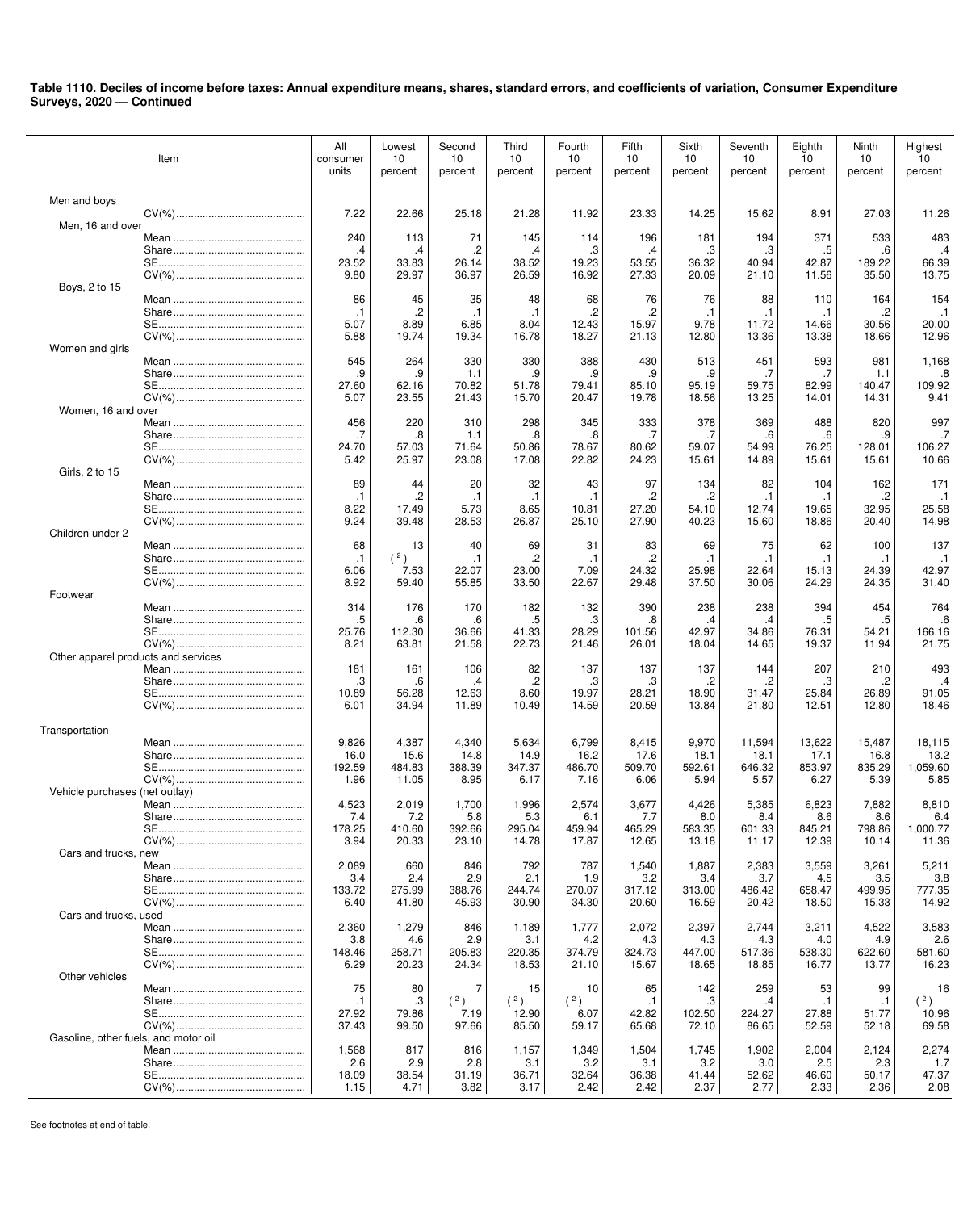|                                 | Item                                        | All<br>consumer<br>units | Lowest<br>10<br>percent | Second<br>10<br>percent | Third<br>10<br>percent | Fourth<br>10<br>percent | Fifth<br>10<br>percent | Sixth<br>10<br>percent | Seventh<br>10<br>percent | Eighth<br>10<br>percent | Ninth<br>10<br>percent | Highest<br>10<br>percent |
|---------------------------------|---------------------------------------------|--------------------------|-------------------------|-------------------------|------------------------|-------------------------|------------------------|------------------------|--------------------------|-------------------------|------------------------|--------------------------|
| Other vehicle expenses          |                                             |                          |                         |                         |                        |                         |                        |                        |                          |                         |                        |                          |
|                                 |                                             | 3,471                    | 1,470                   | 1,701                   | 2,357                  | 2,761                   | 3,062                  | 3,587                  | 4,053                    | 4,495                   | 5,025                  | 6,228                    |
|                                 |                                             | 5.7<br>46.25             | 5.2<br>84.31            | 5.8<br>61.22            | 6.2<br>108.11          | 6.6<br>93.09            | 6.4<br>143.49          | 6.5<br>97.38           | 6.3<br>122.33            | 5.6<br>139.68           | 5.5<br>143.76          | 4.5<br>191.28            |
|                                 |                                             | 1.33                     | 5.74                    | 3.60                    | 4.59                   | 3.37                    | 4.69                   | 2.71                   | 3.02                     | 3.11                    | 2.86                   | 3.07                     |
| Vehicle finance charges         |                                             |                          |                         |                         |                        |                         |                        |                        |                          |                         |                        |                          |
|                                 |                                             | 258                      | 96                      | 67                      | 130                    | 186                     | 168                    | 259                    | 318                      | 411                     | 466                    | 484                      |
|                                 |                                             | .4<br>6.09               | .3<br>12.39             | .2<br>6.55              | .3<br>11.25            | .4<br>12.22             | .4<br>9.31             | .5<br>15.86            | .5<br>20.39              | .5<br>21.23             | .5<br>25.89            | .4<br>26.37              |
|                                 |                                             | 2.36                     | 12.88                   | 9.81                    | 8.66                   | 6.57                    | 5.54                   | 6.11                   | 6.42                     | 5.16                    | 5.55                   | 5.45                     |
| Maintenance and repairs         |                                             |                          |                         |                         |                        |                         |                        |                        |                          |                         |                        |                          |
|                                 |                                             | 879<br>1.4               | 317<br>1.1              | 473<br>1.6              | 621<br>1.6             | 742<br>1.8              | 723<br>1.5             | 968<br>1.8             | 1,018<br>1.6             | 1,133<br>1.4            | 1,303<br>1.4           | 1,502<br>1.1             |
|                                 |                                             | 16.93                    | 30.49                   | 35.76                   | 57.15                  | 49.90                   | 52.69                  | 58.81                  | 77.26                    | 71.21                   | 81.38                  | 100.99                   |
|                                 |                                             | 1.93                     | 9.62                    | 7.56                    | 9.20                   | 6.72                    | 7.29                   | 6.07                   | 7.59                     | 6.29                    | 6.24                   | 6.72                     |
| charges                         | Vehicle rental, leases, licenses, and other |                          |                         |                         |                        |                         |                        |                        |                          |                         |                        |                          |
|                                 |                                             | 758                      | 321                     | 255                     | 417                    | 506                     | 653                    | 674                    | 806                      | 1,005                   | 1,155                  | 1,805                    |
|                                 |                                             | 1.2                      | 1.1                     | .9                      | 1.1                    | 1.2                     | 1.4                    | 1.2                    | 1.3                      | 1.3                     | 1.3                    | 1.3                      |
|                                 |                                             | 26.69<br>3.52            | 48.18<br>15.03          | 29.61                   | 31.48                  | 43.58                   | 121.08                 | 68.69                  | 58.98                    | 107.30                  | 106.80                 | 125.00                   |
| Vehicle insurance               |                                             |                          |                         | 11.61                   | 7.56                   | 8.62                    | 18.54                  | 10.18                  | 7.32                     | 10.68                   | 9.25                   | 6.93                     |
|                                 |                                             | 1,575                    | 736                     | 907                     | 1,189                  | 1,327                   | 1,518                  | 1,685                  | 1,911                    | 1,946                   | 2,101                  | 2,438                    |
|                                 |                                             | 2.6                      | 2.6                     | 3.1                     | 3.1                    | 3.2                     | 3.2                    | 3.1                    | 3.0                      | 2.4                     | 2.3                    | 1.8                      |
|                                 |                                             | 20.18<br>1.28            | 31.33<br>4.25           | 27.03<br>2.98           | 50.17<br>4.22          | 53.09<br>4.00           | 55.80<br>3.67          | 53.25<br>3.16          | 51.62<br>2.70            | 41.02<br>2.11           | 45.95<br>2.19          | 65.96<br>2.71            |
| Public and other transportation |                                             |                          |                         |                         |                        |                         |                        |                        |                          |                         |                        |                          |
|                                 |                                             | 263                      | 80                      | 123                     | 123                    | 116                     | 171                    | 212                    | 255                      | 301                     | 456                    | 803                      |
|                                 |                                             | .4<br>16.27              | .3<br>11.98             | .4<br>19.50             | .3<br>19.17            | .3<br>17.94             | .4<br>24.97            | .4<br>39.78            | $\cdot$<br>39.65         | .4<br>43.64             | .5<br>71.02            | .6<br>98.60              |
|                                 |                                             | 6.18                     | 15.02                   | 15.86                   | 15.56                  | 15.50                   | 14.56                  | 18.80                  | 15.57                    | 14.52                   | 15.56                  | 12.27                    |
|                                 |                                             |                          |                         |                         |                        |                         |                        |                        |                          |                         |                        |                          |
| Healthcare                      |                                             | 5,177                    | 2,178                   | 3,363                   | 4,067                  | 4,223                   | 4,702                  | 5,229                  | 5,597                    | 6,575                   | 7,011                  | 8,859                    |
|                                 |                                             | 8.4                      | 7.8                     | 11.4                    | 10.8                   | 10.1                    | 9.8                    | 9.5                    | 8.7                      | 8.2                     | 7.6                    | 6.4                      |
|                                 |                                             | 75.20                    | 115.83                  | 112.29                  | 171.07                 | 166.13                  | 163.07                 | 175.42                 | 206.65                   | 266.66                  | 210.43                 | 242.00                   |
| Health insurance                |                                             | 1.45                     | 5.32                    | 3.34                    | 4.21                   | 3.93                    | 3.47                   | 3.35                   | 3.69                     | 4.06                    | 3.00                   | 2.73                     |
|                                 |                                             | 3,667                    | 1,635                   | 2,421                   | 2,883                  | 3,019                   | 3,318                  | 3,819                  | 4,011                    | 4,540                   | 4,780                  | 6,267                    |
|                                 |                                             | 6.0                      | 5.8                     | 8.2                     | 7.6                    | 7.2                     | 6.9                    | 6.9                    | 6.3                      | 5.7                     | 5.2                    | 4.6                      |
|                                 |                                             | 58.26                    | 85.96                   | 79.15                   | 101.75                 | 121.39                  | 112.02                 | 108.61                 | 127.17                   | 130.20                  | 133.12                 | 196.82                   |
| <b>Medical services</b>         |                                             | 1.59                     | 5.26                    | 3.27                    | 3.53                   | 4.02                    | 3.38                   | 2.84                   | 3.17                     | 2.87                    | 2.79                   | 3.14                     |
|                                 |                                             | 864                      | 218                     | 441                     | 590                    | 578                     | 780                    | 781                    | 983                      | 1,339                   | 1,250                  | 1,689                    |
|                                 |                                             | 1.4                      | .8                      | 1.5                     | 1.6                    | 1.4                     | 1.6                    | 1.4                    | 1.5                      | 1.7                     | 1.4                    | 1.2                      |
|                                 |                                             | 33.20<br>3.84            | 31.00<br>14.25          | 55.79<br>12.64          | 101.82<br>17.25        | 58.02<br>10.04          | 78.38<br>10.05         | 86.00<br>11.02         | 102.67<br>10.44          | 217.35<br>16.24         | 103.60<br>8.29         | 97.15<br>5.75            |
| Drugs                           |                                             |                          |                         |                         |                        |                         |                        |                        |                          |                         |                        |                          |
|                                 |                                             | 476                      | 246                     | 384                     | 456                    | 425                     | 478                    | 466                    | 423                      | 512                     | 755                    | 618                      |
|                                 | SE.                                         | .8<br>20.14              | .9<br>28.27             | 1.3<br>37.70            | 1.2<br>55.15           | 1.0<br>35.90            | 1.0<br>39.47           | .8<br>37.33            | .7<br>32.17              | .6<br>38.87             | .8<br>113.74           | $\cdot$<br>56.24         |
|                                 |                                             | 4.23                     | 11.51                   | 9.83                    | 12.09                  | 8.45                    | 8.25                   | 8.01                   | 7.60                     | 7.59                    | 15.07                  | 9.10                     |
| Medical supplies                |                                             |                          |                         |                         |                        |                         |                        |                        |                          |                         |                        |                          |
|                                 |                                             | 170<br>.3                | 79<br>.3                | 116<br>.4               | 138<br>.4              | 201<br>.5               | 126<br>.3              | 163<br>.3              | 179<br>.3                | 184<br>.2               | 227<br>.2              | 285<br>$\cdot$           |
|                                 |                                             | 8.73                     | 14.37                   | 18.84                   | 19.89                  | 35.25                   | 15.26                  | 22.90                  | 29.44                    | 17.59                   | 24.99                  | 23.90                    |
|                                 |                                             | 5.14                     | 18.10                   | 16.19                   | 14.39                  | 17.55                   | 12.14                  | 14.05                  | 16.48                    | 9.55                    | 11.02                  | 8.39                     |
| Entertainment                   |                                             |                          |                         |                         |                        |                         |                        |                        |                          |                         |                        |                          |
|                                 |                                             | 2,912                    | 1,096                   | 1,288                   | 1,893                  | 1,894                   | 1,910                  | 2,158                  | 2,899                    | 4,126                   | 4,822                  | 7,068                    |
|                                 |                                             | 4.7                      | 3.9                     | 4.4                     | 5.0                    | 4.5                     | 4.0                    | 3.9                    | 4.5                      | 5.2                     | 5.2                    | 5.1                      |
|                                 |                                             | 145.17<br>4.98           | 108.27<br>9.88          | 73.80<br>5.73           | 409.52<br>21.63        | 117.28<br>6.19          | 149.19<br>7.81         | 108.80<br>5.04         | 200.38<br>6.91           | 681.34<br>16.51         | 369.70<br>7.67         | 977.12<br>13.82          |
| Fees and admissions             |                                             |                          |                         |                         |                        |                         |                        |                        |                          |                         |                        |                          |
|                                 |                                             | 425                      | 98                      | 101                     | 150                    | 173                     | 204                    | 276                    | 387                      | 460                     | 807                    | 1,601                    |
|                                 |                                             | .7<br>20.89              | .3<br>24.34             | .3<br>17.12             | .4<br>26.44            | .4<br>27.59             | .4<br>30.97            | .5<br>44.94            | .6<br>38.66              | .6<br>39.99             | .9<br>75.97            | 1.2<br>108.46            |
|                                 |                                             | 4.92                     | 24.86                   | 16.96                   | 17.67                  | 15.94                   | 15.20                  | 16.30                  | 9.98                     | 8.70                    | 9.41                   | 6.78                     |
|                                 | Audio and visual equipment and services     |                          |                         |                         |                        |                         |                        |                        |                          |                         |                        |                          |
|                                 |                                             | 1,049                    | 562                     | 723                     | 809                    | 822                     | 960                    | 985                    | 1,060                    | 1,143                   | 1,539                  | 1,897                    |
|                                 |                                             | 1.7<br>25.34             | 2.0<br>31.81            | 2.5<br>40.56            | 2.1<br>27.72           | 2.0<br>29.39            | 2.0<br>62.49           | 1.8<br>42.47           | 1.7<br>46.23             | 1.4<br>56.52            | 1.7<br>154.23          | 1.4<br>144.75            |
|                                 |                                             | 2.42                     | 5.66                    | 5.61                    | 3.42                   | 3.58                    | 6.51                   | 4.31                   | 4.36                     | 4.95                    | 10.02                  | 7.63                     |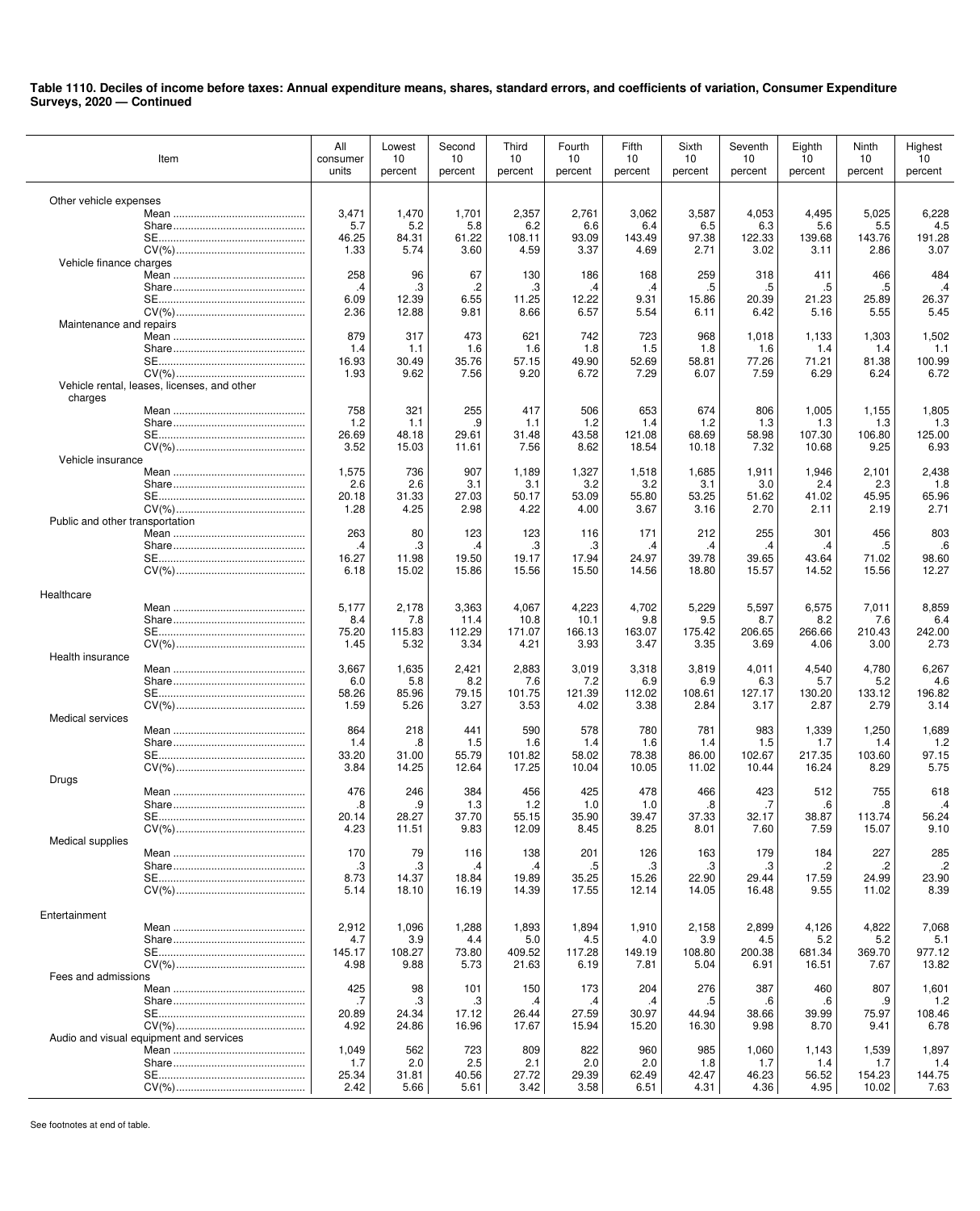| Item                                                     | All<br>consumer<br>units                | Lowest<br>10<br>percent               | Second<br>10<br>percent                 | Third<br>10<br>percent                 | Fourth<br>10<br>percent               | Fifth<br>10<br>percent                | Sixth<br>10<br>percent                | Seventh<br>10<br>percent                | Eighth<br>10<br>percent                 | Ninth<br>10<br>percent                   | Highest<br>10<br>percent                 |
|----------------------------------------------------------|-----------------------------------------|---------------------------------------|-----------------------------------------|----------------------------------------|---------------------------------------|---------------------------------------|---------------------------------------|-----------------------------------------|-----------------------------------------|------------------------------------------|------------------------------------------|
| Pets, toys, hobbies, and playground equipment            | 859<br>1.4<br>87.73<br>10.21            | 324<br>1.2<br>83.97<br>25.91          | 362<br>1.2<br>53.02<br>14.65            | 833<br>2.2<br>404.68<br>48.58          | 696<br>1.7<br>97.12<br>13.95          | 458<br>1.0<br>55.98<br>12.21          | 550<br>1.0<br>52.50<br>9.54           | 823<br>1.3<br>125.59<br>15.26           | 1,730<br>2.2<br>642.05<br>37.12         | 1,360<br>1.5<br>256.70<br>18.87          | 1,458<br>1.1<br>200.90<br>13.78          |
| Pets                                                     | 690<br>1.1<br>90.72<br>13.15            | 271<br>1.0<br>77.74<br>28.73          | 266<br>.9<br>37.61<br>14.14             | 765<br>2.0<br>400.27<br>52.31          | 582<br>1.4<br>89.95<br>15.46          | 376<br>.8<br>53.93<br>14.34           | 398<br>.7<br>43.68<br>10.98           | 648<br>1.0<br>125.24<br>19.32           | 1,495<br>1.9<br>649.23<br>43.43         | 1,009<br>1.1<br>239.49<br>23.73          | 1,089<br>.8<br>191.69<br>17.61           |
| Toys, hobbies, and playground equipment                  | 170<br>.3<br>13.39<br>7.89              | 54<br>.2<br>15.34<br>28.64            | 96<br>.3<br>35.32<br>36.80              | 68<br>.2<br>20.66<br>30.42             | 114<br>.3<br>41.31<br>36.19           | 82<br>.2<br>14.14<br>17.18            | 152<br>.3<br>33.57<br>22.07           | 175<br>.3<br>26.04<br>14.88             | 235<br>.3<br>64.97<br>27.68             | 351<br>.4<br>73.03<br>20.79              | 370<br>.3<br>63.68<br>17.22              |
| Other entertainment supplies, equipment, and<br>services | 579<br>.9<br>101.44<br>17.52            | 112<br>$\cdot$<br>37.44<br>33.48      | 102<br>.3<br>18.94<br>18.56             | 101<br>.3<br>18.86<br>18.65            | 203<br>.5<br>30.92<br>15.21           | 288<br>$6 \cdot$<br>84.91<br>29.47    | 348<br>.6<br>73.04<br>20.99           | 629<br>1.0<br>119.21<br>18.96           | 794<br>1.0<br>249.28<br>31.40           | 1,115<br>1.2<br>215.51<br>19.32          | 2,112<br>1.5<br>911.61<br>43.15          |
| Personal care products and services                      | 646<br>1.1<br>16.47                     | 283<br>1.0<br>21.37                   | 318<br>1.1<br>27.47                     | 380<br>1.0<br>25.93                    | 527<br>1.3<br>40.33                   | 532<br>1.1<br>42.92                   | 614<br>1.1<br>39.11                   | 629<br>1.0<br>37.97                     | 843<br>1.1<br>55.46                     | 993<br>1.1<br>60.88                      | 1,347<br>1.0<br>72.20                    |
| Reading                                                  | 2.55<br>114<br>.2<br>8.15               | 7.55<br>43<br>.2<br>11.78             | 8.62<br>94<br>.3<br>28.35               | 6.82<br>107<br>.3<br>35.31             | 7.65<br>64<br>$\cdot$<br>10.11        | 8.07<br>103<br>.2<br>19.51            | 6.37<br>95<br>.2<br>14.42             | 6.04<br>87<br>.1<br>14.77               | 6.58<br>137<br>.2<br>16.29              | 6.13<br>163<br>.2<br>31.68               | 5.36<br>245<br>$\cdot$<br>34.72          |
| Education                                                | 7.16<br>1,271<br>2.1<br>92.39           | 27.47<br>1,065<br>3.8<br>316.53       | 30.21<br>218<br>.7<br>57.40             | 32.91<br>379<br>1.0<br>115.76          | 15.70<br>349<br>.8<br>103.26          | 19.03<br>497<br>1.0<br>91.69          | 15.21<br>868<br>1.6<br>172.35         | 16.89<br>897<br>1.4<br>135.15           | 11.85<br>1,370<br>1.7<br>133.10         | 19.39<br>1,739<br>1.9<br>193.64          | 14.16<br>5,380<br>3.9<br>731.04          |
| Tobacco products and smoking supplies                    | 7.27<br>315<br>.5<br>10.44              | 29.73<br>302<br>1.1<br>20.69          | 26.36<br>262<br>.9<br>26.93             | 30.55<br>351<br>.9<br>26.02            | 29.58<br>359<br>.9<br>31.40           | 18.43<br>346<br>.7<br>27.14           | 19.85<br>386<br>.7<br>34.02           | 15.07<br>339<br>.5<br>28.79             | 9.71<br>323<br>.4<br>32.70              | 11.13<br>289<br>.3<br>27.38              | 13.59<br>191<br>$\cdot$ 1<br>23.58       |
| Miscellaneous                                            | 3.32<br>907<br>1.5<br>43.29             | 6.86<br>437<br>1.6<br>77.30           | 10.29<br>399<br>1.4<br>80.63            | 7.42<br>662<br>1.8<br>66.67            | 8.76<br>597<br>1.4<br>78.22           | 7.84<br>758<br>1.6<br>92.33           | 8.81<br>808<br>1.5<br>86.47           | 8.49<br>1,098<br>1.7<br>197.69          | 10.13<br>1,175<br>1.5<br>102.63         | 9.46<br>1,406<br>1.5<br>156.88           | 12.36<br>1,738<br>1.3<br>148.46          |
| $CV(\%).$<br>Cash contributions                          | 4.77<br>2,283<br>3.7                    | 17.68<br>679<br>2.4                   | 20.23<br>821<br>2.8                     | 10.07<br>1,217<br>3.2                  | 13.10<br>1,513<br>3.6                 | 12.18<br>1,416<br>3.0                 | 10.70<br>2,181<br>4.0                 | 18.01<br>1,969<br>3.1                   | 8.74<br>3,769<br>4.7                    | 11.15<br>2,876<br>3.1                    | 8.54<br>6,431<br>4.7                     |
| Personal insurance and pensions                          | 175.86<br>7.70<br>7,246<br>11.8         | 125.25<br>18.46<br>454<br>1.6         | 105.19<br>12.82<br>764<br>2.6           | 134.10<br>11.02<br>1,629<br>4.3        | 283.80<br>18.75<br>2,595<br>6.2       | 160.21<br>11.31<br>3,920<br>8.2       | 272.53<br>12.50<br>5,315<br>9.6       | 197.95<br>10.05<br>7,625<br>11.9        | 1,066.50<br>28.29<br>10,411<br>13.1     | 387.69<br>13.48<br>14,446<br>15.7        | 733.42<br>11.41<br>25,504<br>18.5        |
| Life and other personal insurance                        | 108.92<br>1.50<br>486<br>.8<br>16.21    | 67.90<br>14.97<br>173<br>.6<br>46.37  | 38.91<br>5.09<br>181<br>$.6\,$<br>15.82 | 75.97<br>4.66<br>288<br>.8<br>40.66    | 70.69<br>2.72<br>294<br>.7<br>27.11   | 82.25<br>2.10<br>331<br>.7<br>27.89   | 89.53<br>1.68<br>368<br>.7<br>23.67   | 142.01<br>1.86<br>462<br>.7<br>31.13    | 158.04<br>1.52<br>611<br>.8<br>33.60    | 178.49<br>1.24<br>733<br>.8<br>44.63     | 522.75<br>2.05<br>1,427<br>1.0<br>119.94 |
| Pensions and Social Security                             | 3.34<br>6,760<br>11.0<br>101.94<br>1.51 | 26.74<br>280<br>1.0<br>50.72<br>18.10 | 8.75<br>583<br>2.0<br>37.16<br>6.37     | 14.13<br>1,341<br>3.6<br>64.96<br>4.84 | 9.24<br>2,301<br>5.5<br>68.13<br>2.96 | 8.43<br>3,589<br>7.5<br>82.61<br>2.30 | 6.44<br>4,948<br>9.0<br>86.54<br>1.75 | 6.73<br>7,163<br>11.2<br>139.37<br>1.95 | 5.50<br>9,800<br>12.3<br>153.27<br>1.56 | 6.09<br>13,713<br>14.9<br>175.74<br>1.28 | 8.40<br>24,077<br>17.5<br>512.32<br>2.13 |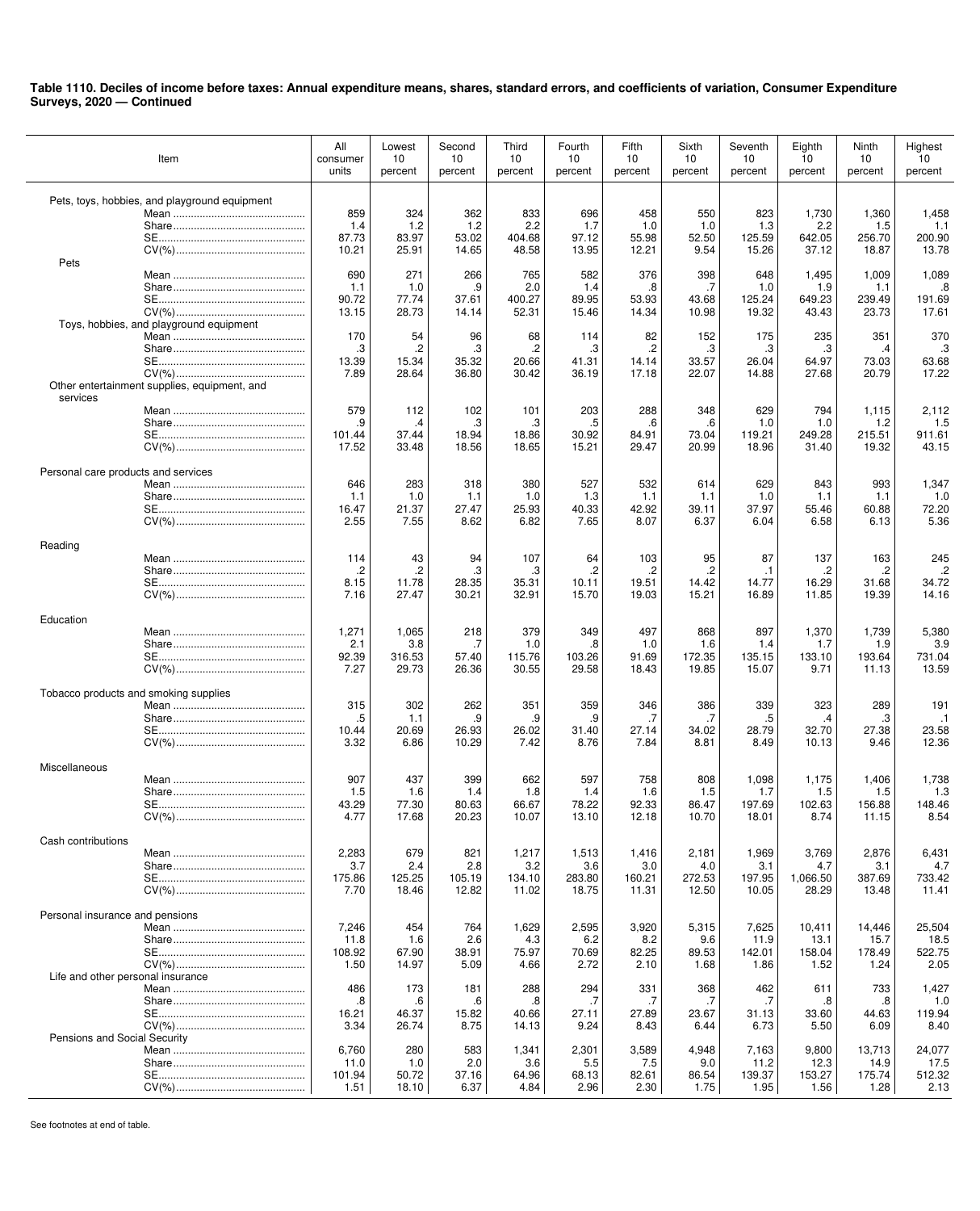| Item                                                                                                     | All<br>consumer<br>units | Lowest<br>10<br>percent | Second<br>10<br>percent | Third<br>10<br>percent | Fourth<br>10<br>percent | Fifth<br>10<br>percent | Sixth<br>10<br>percent | Seventh<br>10<br>percent | Eighth<br>10<br>percent | Ninth<br>10<br>percent | Highest<br>10<br>percent |
|----------------------------------------------------------------------------------------------------------|--------------------------|-------------------------|-------------------------|------------------------|-------------------------|------------------------|------------------------|--------------------------|-------------------------|------------------------|--------------------------|
| Sources of income and personal taxes:                                                                    |                          |                         |                         |                        |                         |                        |                        |                          |                         |                        |                          |
| Income before taxes                                                                                      |                          |                         |                         |                        |                         |                        |                        |                          |                         |                        |                          |
|                                                                                                          | \$84,352                 | \$7,121                 | \$19,207                | \$29,361               | \$39,709                | \$51,748               | \$67,161               | \$85,470                 | \$108,931               | \$147,049              | \$289,919                |
|                                                                                                          | 1,260.38                 | 267.85                  | 256.49                  | 325.96                 | 417.82                  | 382.92                 | 477.34                 | 847.56                   | 775.67                  | 903.24                 | 7,679.36                 |
|                                                                                                          | 1.49                     | 3.76                    | 1.34                    | 1.11                   | 1.05                    | .74                    | .71                    | .99                      | .71                     | .61                    | 2.65                     |
| Wages and salaries                                                                                       | 65,449                   | 2,504                   | 5,470                   | 13,483                 | 24,020                  | 35,561                 | 50,906                 | 70,451                   | 91,465                  | 126,355                | 236,177                  |
|                                                                                                          | 77.6                     | 35.2                    | 28.5                    | 45.9                   | 60.5                    | 68.7                   | 75.8                   | 82.4                     | 84.0                    | 85.9                   | 81.5                     |
|                                                                                                          | 999.71                   | 399.73                  | 268.51                  | 459.32                 | 499.28                  | 619.60                 | 761.54                 | 1,026.54                 | 972.87                  | 1,443.60               | 5,729.04                 |
|                                                                                                          | 1.53                     | 15.96                   | 4.91                    | 3.41                   | 2.08                    | 1.74                   | 1.50                   | 1.46                     | 1.06                    | 1.14                   | 2.43                     |
| Self-employment income                                                                                   | 5,808                    | $-672$                  | 570                     | 804                    | 1,428                   | 2,128                  | 2,845                  | 3,522                    | 5,961                   | 7,988                  | 33,770                   |
|                                                                                                          | 6.9                      | $-9.4$                  | 3.0                     | 2.7                    | 3.6                     | 4.1                    | 4.2                    | 4.1                      | 5.5                     | 5.4                    | 11.6                     |
|                                                                                                          | 438.28                   | 511.53                  | 112.06                  | 146.84                 | 292.17                  | 342.69                 | 361.76                 | 549.78                   | 668.95                  | 845.91                 | 3,529.10                 |
|                                                                                                          | 7.55                     | $-76.08$                | 19.66                   | 18.27                  | 20.46                   | 16.10                  | 12.72                  | 15.61                    | 11.22                   | 10.59                  | 10.45                    |
| Social Security, private and government<br>retirement                                                    |                          |                         |                         |                        |                         |                        |                        |                          |                         |                        |                          |
|                                                                                                          | 9,493                    | 3,219                   | 11,548                  | 12,904                 | 11,940                  | 11,529                 | 10,794                 | 8,571                    | 8,211                   | 7,531                  | 8,592                    |
|                                                                                                          | 11.3<br>229.45           | 45.2<br>159.36          | 60.1<br>249.01          | 43.9<br>453.06         | 30.1<br>485.22          | 22.3<br>494.07         | 16.1<br>592.52         | 10.0<br>533.38           | 7.5<br>446.26           | 5.1<br>674.02          | 3.0<br>1,789.35          |
|                                                                                                          | 2.42                     | 4.95                    | 2.16                    | 3.51                   | 4.06                    | 4.29                   | 5.49                   | 6.22                     | 5.44                    | 8.95                   | 20.82                    |
| Interest, dividends, rental income, other property<br>income                                             |                          |                         |                         |                        |                         |                        |                        |                          |                         |                        |                          |
|                                                                                                          | 1,963                    | 137                     | 202                     | 673                    | 643                     | 978                    | 933                    | 1,270                    | 1,890                   | 3,330                  | 9,649                    |
|                                                                                                          | 2.3                      | 1.9                     | 1.0                     | 2.3                    | 1.6                     | 1.9                    | 1.4                    | 1.5                      | 1.7                     | 2.3                    | 3.3                      |
|                                                                                                          | 171.92                   | 33.53                   | 42.18                   | 126.64<br>18.82        | 94.57<br>14.72          | 163.94                 | 170.87                 | 205.83                   | 263.97                  | 509.99                 | 1,266.64<br>13.13        |
| Public assistance, Supplemental Security Income,<br>Supplementary Nutrition Assistance Program<br>(SNAP) | 8.76                     | 24.51                   | 20.93                   |                        |                         | 16.77                  | 18.31                  | 16.21                    | 13.97                   | 15.31                  |                          |
|                                                                                                          | 458                      | 1,196                   | 804                     | 636                    | 518                     | 401                    | 328                    | 325                      | 125                     | 149                    | 101                      |
|                                                                                                          | .5                       | 16.8                    | 4.2                     | 2.2                    | 1.3                     | .8                     | .5                     | $\cdot$                  | $\cdot$ 1               | $\cdot$ 1              | (2)                      |
|                                                                                                          | 28.46                    | 74.91                   | 85.30                   | 81.89                  | 70.51                   | 71.03                  | 53.51<br>16.33         | 105.90<br>32.62          | 25.73<br>20.52          | 33.96<br>22.72         | 28.71<br>28.54           |
| Unemployment and workers' compensation,<br>veterans' benefits, and regular contributions for<br>support  | 6.21                     | 6.26                    | 10.61                   | 12.88                  | 13.61                   | 17.71                  |                        |                          |                         |                        |                          |
|                                                                                                          | 902                      | 291                     | 431                     | 638                    | 953                     | 947                    | 1,208                  | 1,132                    | 1,031                   | 1,372                  | 1,021                    |
|                                                                                                          | 1.1                      | 4.1                     | 2.2                     | 2.2                    | 2.4                     | 1.8                    | 1.8                    | 1.3                      | .9                      | .9                     | $\cdot$ 4                |
|                                                                                                          | 71.85                    | 61.74                   | 76.57                   | 88.87                  | 121.11                  | 130.23                 | 201.71                 | 165.13                   | 135.68                  | 271.33                 | 178.40                   |
| Other income                                                                                             | 7.96                     | 21.23                   | 17.76                   | 13.92                  | 12.70                   | 13.75                  | 16.70                  | 14.59                    | 13.16                   | 19.78                  | 17.48                    |
|                                                                                                          | 278                      | 446                     | 182                     | 224                    | 206                     | 203                    | 148                    | 199                      | 248                     | 323                    | 610                      |
|                                                                                                          | .3                       | 6.3                     | .9                      | .8                     | .5                      | .4                     | $\cdot$                | .2                       | .2                      | .2                     | $\cdot$                  |
|                                                                                                          | 26.87                    | 78.50                   | 35.79                   | 55.72                  | 47.80                   | 44.85                  | 35.14                  | 50.69                    | 54.25                   | 86.82                  | 170.22                   |
|                                                                                                          | 9.65                     | 17.61                   | 19.64                   | 24.91                  | 23.20                   | 22.06                  | 23.68                  | 25.41                    | 21.85                   | 26.91                  | 27.92                    |
| Personal taxes (contains some imputed values)                                                            |                          |                         |                         |                        |                         |                        |                        |                          |                         |                        |                          |
|                                                                                                          | 9,402                    | $-1,560$                | $-2,275$                | $-2,353$               | $-1,344$                | 249                    | 2,604                  | 5,475                    | 9,427                   | 18,378                 | 66,012                   |
|                                                                                                          | 11.1                     | $-21.9$                 | $-11.8$                 | $-8.0$                 | $-3.4$                  | .5                     | 3.9                    | 6.4                      | 8.7                     | 12.5                   | 22.8                     |
|                                                                                                          | 740.16<br>7.87           | 93.61<br>$-6.00$        | 128.11<br>$-5.63$       | 106.57<br>$-4.53$      | 149.07<br>$-11.09$      | 184.78<br>74.22        | 291.96<br>11.21        | 183.02<br>3.34           | 272.60<br>2.89          | 490.68<br>2.67         | 6,279.15<br>9.51         |
| Federal income taxes                                                                                     |                          |                         |                         |                        |                         |                        |                        |                          |                         |                        |                          |
|                                                                                                          | 8,812                    | $-169$                  | $-670$                  | $-621$                 | 157                     | 1,415                  | 3,330                  | 5,486                    | 8,683                   | 15,808                 | 55,179                   |
|                                                                                                          | 10.4                     | $-2.4$                  | $-3.5$                  | $-2.1$                 | .4                      | 2.7                    | 5.0                    | 6.4                      | 8.0                     | 10.8                   | 19.0                     |
|                                                                                                          | 653.61                   | 51.13                   | 71.67                   | 71.39                  | 107.99                  | 122.83                 | 231.17                 | 138.15                   | 111.18                  | 337.54                 | 5,814.91                 |
| Stimulus payment (new UCC Q20202)#                                                                       | 7.42                     | $-30.33$                | $-10.70$                | $-11.49$               | 68.62                   | 8.68                   | 6.94                   | 2.52                     | 1.28                    | 2.14                   | 10.54                    |
|                                                                                                          | $-1,911$                 | $-1,364$                | $-1,558$                | $-1,868$               | -1,951                  | $-2,016$               | $-2,215$               | $-2,203$                 | $-2,382$                | $-2,307$               | -1,240                   |
|                                                                                                          | $-2.3$                   | $-19.2$                 | $-8.1$                  | $-6.4$                 | $-4.9$                  | $-3.9$                 | $-3.3$                 | $-2.6$                   | $-2.2$                  | $-1.6$                 | $-4$                     |
|                                                                                                          | 40.69                    | 74.66                   | 74.07                   | 85.35                  | 79.81                   | 104.26                 | 121.10                 | 91.68                    | 116.66                  | 114.65                 | 99.28                    |
| State and local income taxes                                                                             | $-2.13$                  | $-5.47$                 | $-4.75$                 | $-4.57$                | $-4.09$                 | $-5.17$                | $-5.47$                | $-4.16$                  | $-4.90$                 | $-4.97$                | $-8.01$                  |
|                                                                                                          | 2,430                    | -66                     | -71                     | 98                     | 402                     | 798                    | 1,425                  | 2,119                    | 3,025                   | 4,745                  | 11,924                   |
|                                                                                                          | 2.9                      | $-9$                    | $-4$                    | .3                     | 1.0                     | 1.5                    | 2.1                    | 2.5                      | 2.8                     | 3.2                    | 4.1                      |
|                                                                                                          | 113.11                   | 19.77                   | 20.18                   | 28.38                  | 36.71                   | 47.22                  | 77.97                  | 96.72                    | 150.95                  | 200.99                 | 655.75                   |
|                                                                                                          | 4.66                     | $-30.16$                | $-28.29$                | 28.83                  | 9.13                    | 5.92                   | 5.47                   | 4.56                     | 4.99                    | 4.24                   | 5.50                     |
| Other taxes                                                                                              | 72                       | 38                      | 24                      | 38                     | 48                      | 52                     | 64                     | 73                       | 102                     | 132                    | 149                      |
|                                                                                                          | $\cdot$ 1                | .5                      | $\cdot$ 1               | $\cdot$ 1              | $\cdot$ 1               | $\cdot$ 1              | $\cdot$ 1              | J.                       | $\cdot$ 1               | $\cdot$ 1              | $\cdot$ 1                |
|                                                                                                          | 12.03                    | 10.59                   | 8.14                    | 7.38                   | 14.13                   | 11.64                  | 16.71                  | 21.34                    | 22.35                   | 29.61                  | 47.97                    |
|                                                                                                          | 16.74                    | 27.71                   | 33.67                   | 19.61                  | 29.55                   | 22.33                  | 26.06                  | 29.24                    | 21.99                   | 22.42                  | 32.19                    |